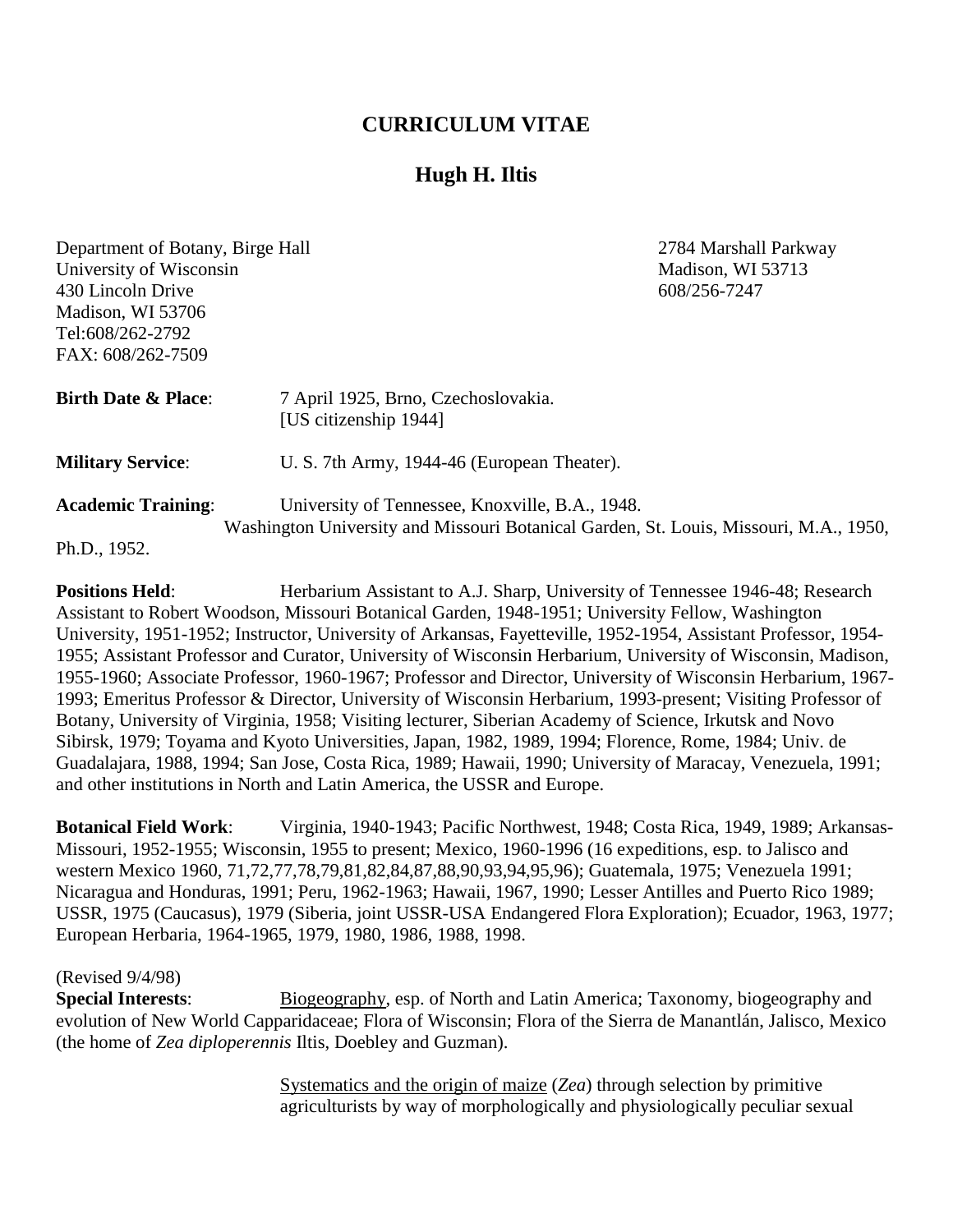translocations.

Conservation of species and ecosystems, environmentally protective legislation; Environmental preservation of natural areas in Wisconsin and the neotropics.

Human ecology, concepts of the "optimum human environment", i.e., innate human adaptations to and appreciate of nature, natural beauty, natural patterns and biodiversity (biophilia), and the relationship of these to biotic preservation (cf. Iltis, Loucks and Andrews, Bull. Atomic Scientists, 1970).

Preservation of genetic diversity in indigenous crops and their ancestral species, and their destruction by the "Green Revolution", modern agriculture, overpopulation and over-development; problems of germplasm reciprocity with lessdeveloped nations and the question of intellectual rights.

**Research Support**: National Science Foundation, 1962-64, 1965-67, 1974-80, 1981-85, 1986-89 (Facilities Grant); Pioneer Hi-bred International, Johnson, Iowa, 1978-1982; Harris Seed Company, Rochester, New York; J.J. Davis Fund, Botany Dept., and E.K. & O.N. Allen Herbarium Fund, University of Wisconsin.

**Professional Societies:** American Association for the Advancement of Science Societies (fellow); American Institute of Biological Science; American Society of Plant Taxonomists; Association for Tropical Biology; Botanical Society of America; California Botanical Society; International Organization of Plant Biosystematists; International Association for Plant Taxonomy; Ecological Society of America; Torrey Botanical Club; Michigan Botanical Club; Linnean Society of London (fellow); New England Botanical Club; Sociedad Botanica de Mexico (life member); Botanical Club of Wisconsin; Society for the Study of Evolution; Society for Species Biology (Japan); Society for Conservation Biology (1986 board of governors, 1986); Wisconsin Academy of Sciences, Arts and Letters; International Center for Integrative Studies; Organization for Tropical Studies (OTS); Natural Areas Association; Society for Economic Botany.

> International Union for the Conservation of Nature and Natural Resources (IUCN); Environmental Defense Fund; The Nature Conservancy; Natural Resource Defense Council; Sierra Club; World Wildlife Fund; Greenpeace; Conservation International; National Institute for the Environment; Rainforest Action; Friends of the Earth; Planned Parenthood International; Zero Population Growth; Natural Areas Association, and other conservation organizations.

**Honors**: Member, Society of Phi Kappa Phi, University of Tennessee, Knoxville, 1948; *Biologia* Senior Honors Award, University of Tennessee, 1948; National Research Council Postgraduate Fellowship, 1952; Member, Society of Sigma Xi, 1953; The Nature Conservancy, National Golden Oakleaf Award, 1963 [co-founder of Wisconsin Chapter]: Fellow, American Association for the Advancement of Science (AAAS), 1972; Fellow, Linnean Society of London, 1982; Who is Who in America; American Men and Women in Science; Presidential Award, Republic of Mexico, 1987 [presented at dedication ceremony for leading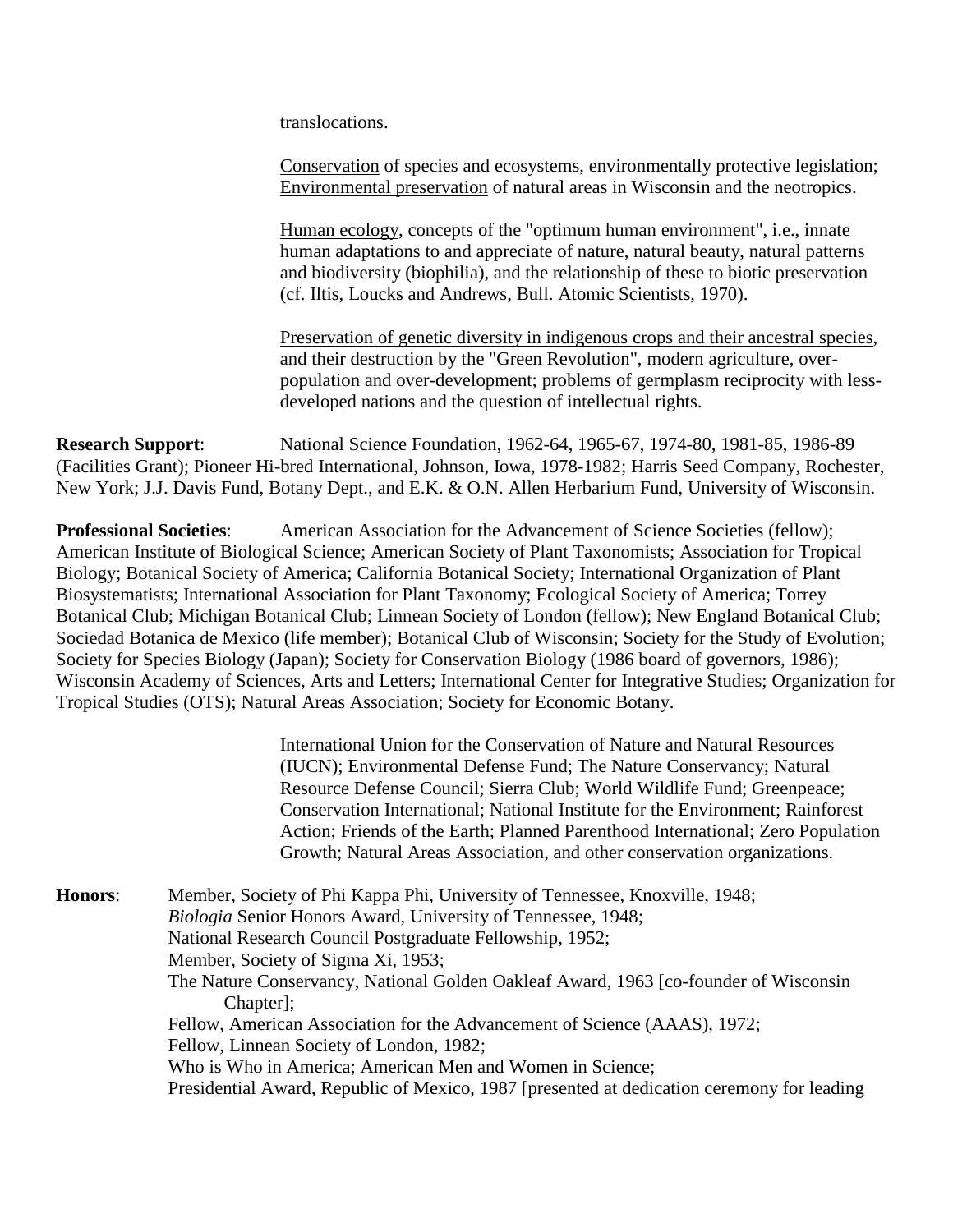role in establishing the Sierra de Manantlán Biosphere Reserve];

- Sol Feinstone Environmental Award, College of Environmental Science and Forestry, State University of New York, Syracuse, 1990;
- Conservation Award of Conservation Council of Hawaii ["for outstanding service to the Hawaiian environment", i.e. on the 20th anniversary of passage of Hawaii's Natural Area Law, instigated in 1967 by Iltis], 1990;
- Recognition Awards, Universidad de Guadalajara (Mexico), 1990;

*Maydica* [International Journal of Maize Research], "The Professor Hugh H. Iltis

Commemorative Issue: an avid investigator and searcher for the origins of corn."

Bergamo, Italy, vol. 35(2):1-186, 1990 [a *Festschrift*];

National Wildlife Federation Special Recognition Award, March 1992;

Society for Conservation Biology Distinguished Achievement Award, 1994;

Puga Medal, University de Guadalajara, Mexico, 1994;

Asa Gray Award, American Society of Plant Taxonomy, 1994;

Botanical Society of America (Merit Award, 1996, Centennial award 2006);

Botanist of the Year Award, Society for Economic Botany, 1998.

Distinguished Alumnus award, Missouri Botanical Garden 1999,

Ph.D. Honoris Causa, Universite de Guadalajara, Mexico 2007

Hugh Iltis Prairie dedication September 23, 2007

1st Hugh Iltis annual lecture in Plant Systematics UW Botany dept. September 2, 2010

Medalla al mérito botánico de la Sociedad Botánica de México October 2013

Induction into the Wisconsin Conservation Hall of Fame, April 2017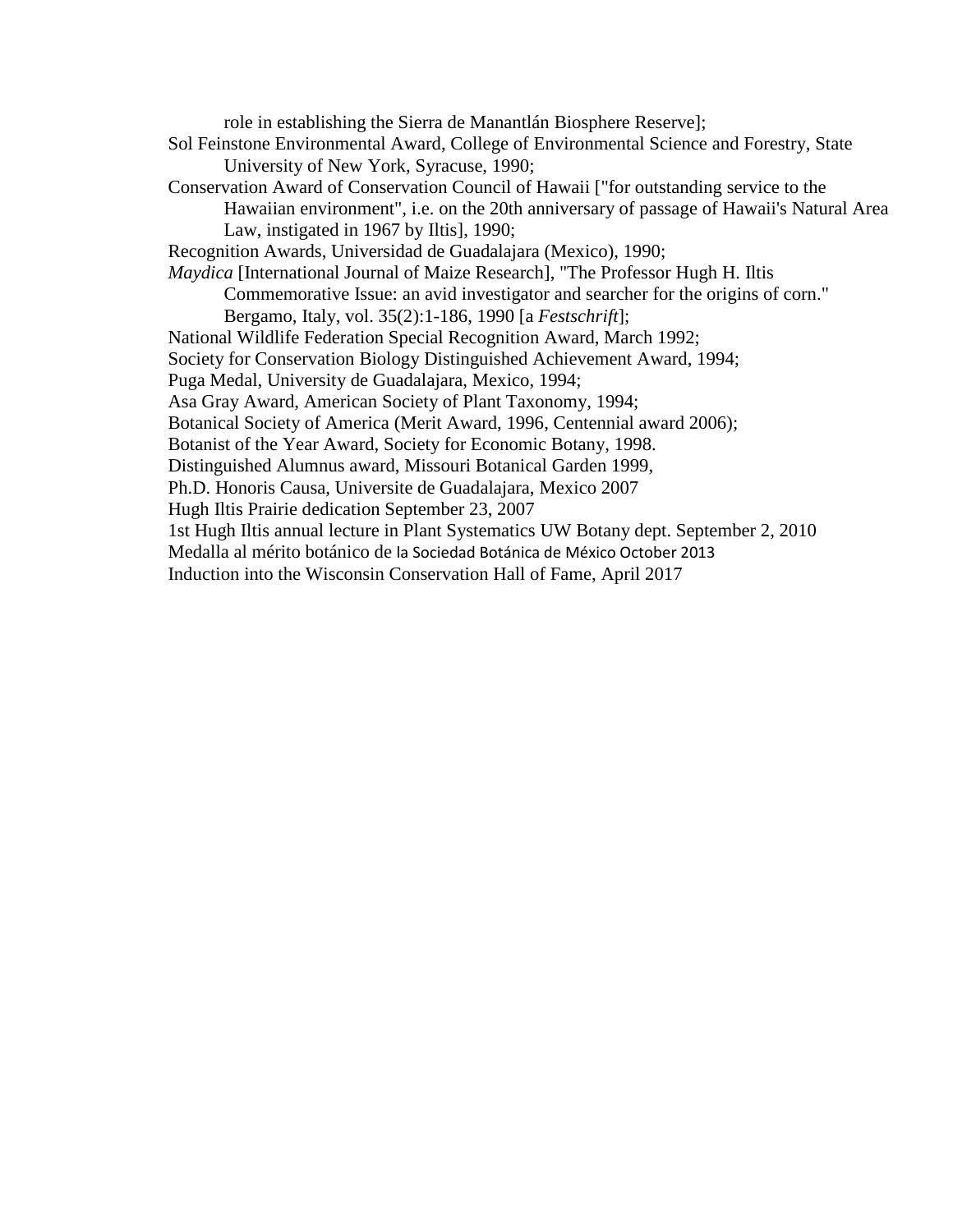### **Publications:**

**Iltis, H.H.** 1945. Abundance of *Selaginella* in Oklahoma. *Am. Fern J.* 35: 52.

- **Iltis, H.H.** 1947. A visit to Gregor Mendel's home. *Journal of Heredity* 38: 162–166.
- **Iltis, H.H.** 1950. Studies in Virginia Plants I: List of bryophytes from the vicinity of Fredericksurg, Virginia. *Castanea* 15: 38–50.
- **Iltis, H.H.** 1953. *Cleome*, in Herter, G.W. *Flora illustrada del Uruguay*. Fasc. 8 & 9.
- **Iltis, H.H.** 1954. Studies in the Capparidaceae I. *Polanisia dodecandra* (L.)DC., the correct name for *Polanisia graveolens* Rafinesque. *Rhodora* 56: 64–70.
- **Iltis, H.H.** 1955. Evolution in the western North American *Cleomoideae*. *Arkansas Academy of Science Proceedings* 7: 118. (Abstract)
- **Iltis, H.H.** 1955. *Capparidaceae* of Nevada, in Archer, A.W. *Contributions toward a flora of Nevada*, No. 35. U.S.D.A. Beltsville, Md. 1–24.
- **Iltis, H.H.** 1956. Studies in Virginia plants II. *Rhododendron maximum* in the Virginia coastal plain and its distribution in North America. *Castanea* 21:114–124.
- **Iltis, H.H.** 1956. Studies in the Capparidaceae II. The Mexican species of *Cleomella*: Taxonomy and evolution. *Madroño* 13: 177–189.
- **Iltis, H.H.** 1957. Flora of Winnebago County, Illinois (Fell). *Bull. Torr. Bot. Club* 83: 313–314. (Book Review)
- **Iltis, H.H.** 1957. Die Flechtbinse (*Scirpus lacustris*) (Seidler). *Scientific Monthly* 84: 266–267. (Book Review)
- **Iltis, H.H.** 1957. Studies in the Capparidaceae III. Evolution and phylogeny of the western North American Cleomoideae. *Ann. Missouri Bot. Gard*. 44: 77–119.
- **Iltis, H.H.** 1957. Distribution and nomenclatorial notes on *Galium* (Rubiaceae). *Rhodora* 59: 38–43.
- **Iltis, H.H.** 1957. Botanizing on Muir's Lake. *Wisconsin Academy Review*. Spring 1957 4(2): 60–61.
- **Iltis, H.H. & Urban, E.** 1957. Preliminary reports on the flora of Wisconsin No. 38. *Rubiaceae*—Madder family. *Trans. Wisconsin. Acad. Sci., Arts Letters* 46: 91–104.
- **Iltis, H.H.** 1957. Preliminary reports on the flora of Wisconsin No. 39 *Phrymaceae*—Lopseed family. *Trans. Wisconsin Acad. Sci., Arts Letters* 46: 105
- **Noamesi, G.K. & Iltis, H.H.** 1957. Preliminary reports on the flora of Wisconsin No. 40. *Asclepiadaceae* Milkweed family. *Trans. Wisconsin Acad. Sci., Arts Letters* 46: 107–114.
- **Mason, H.G. & Iltis, H.H.** 1958. Preliminary reports on the flora of Wisconsin No. 42. *Rosaceae* I—Rose family. *Trans. Wisconsin Acad. Sci., Arts Letters* 47: 65–97.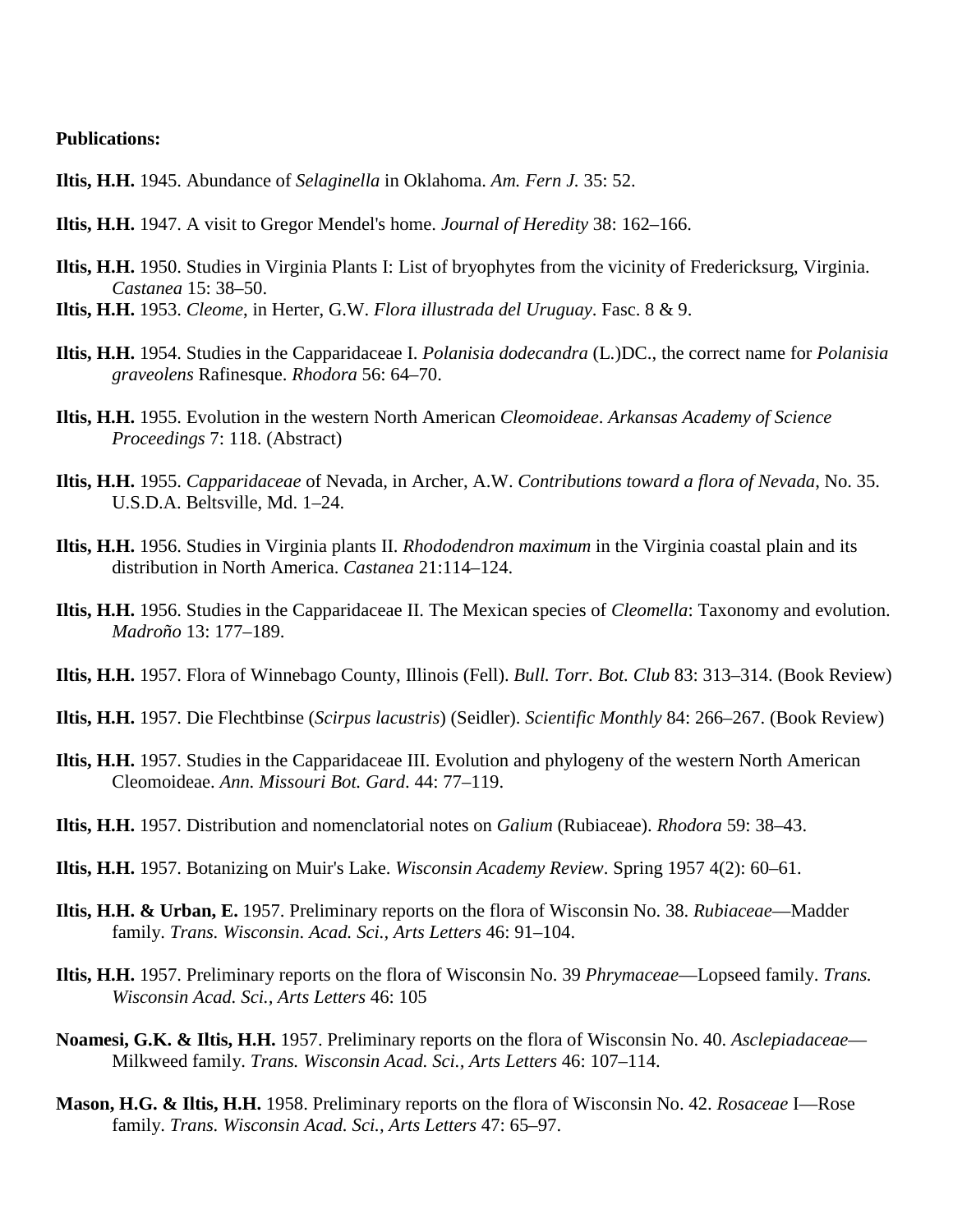**Iltis, H.H.** 1958. Studies in the Capparidaceae IV. *Polanisia* Raf. *Brittonia* 10: 33–58.

- **Iltis, H.H.** 1958. Studies in the Capparidaceae V. Capparidaceae of New Mexico. *The Southwestern Naturalist* 3: 133–144.
- **Iltis, H.H.** 1959. We need many more scientific areas. *Wisconsin Conservation Bull*. 24(9): 3–8.
- **Iltis, H.H.** 1959. Studies in the Capparidaceae VI. *Cleome* sect. *Physostemon*. *Brittonia* 11: 123–162.
- **Iltis, H.H.** 1960. Conservation of natural areas for basic scientific research. (or: Why do we need "Scientific Areas?") *Proceedings, Northcentral Branch, Entomological Society of America* XV: 7–13.
- **Iltis, H.H.** 1960. Studies in the Capparidaceae VII. Old World *Cleomes* adventive in the New World. *Brittonia* 12: 279–294.

**Iltis, H.H., Reed, J. & Melchert, T.** 1960. *Elymus arenarius* and *Diarrhena Americana* in Wisconsin. *Rhodora*, 62: 199–201.

**Iltis, H.H. & W.M. Shaughnessy, W.M.** 1960. Preliminary reports on the flora of Wisconsin No. 43. *Primulaceae*—Primrose Family. *Trans. Wisconsin Acad. Sci., Arts Letters* 49: 114–135.

**Patman, J.P. & Iltis, H.H.** 1961. Preliminary reports on the flora of Wisconsin No. 44. *Cruciferae*—Mustard Family. *Trans. Wisconsin Acad. Sci., Arts Letters* 50: 17–73.

**Schlising, R.A. & Iltis, H.H.** 1961. Preliminary reports on the flora of Wisconsin No. 46. *Caryophyllaceae*— Pink Family. *Trans. Wisconsin Acad. Sci., Arts Letters* 50: 89–139.

**Zimmerman, J.H. & Iltis, H.H.** 1961. Conservation of rare plants and animals. *Wisconsin Academy Review* 8:  $7-11.$ 

- **Koeppen, R. & Iltis, H.H.** 1962. Revision of *Martiodendron* (Cassieae, Caesalpiniaceae). *Brittonia* 14: 191– 209.
- **Iltis, H.H.** 1962. What does a prairie mean to you? (A tribute to Aldo Leopold). *Wisconsin Academy Review.* Winter 1962.
- **Iltis, H.H.** 1963. *Napaea dioica* (Malvaceae): Whence came the type? *American Midland Naturalist* 70: 90– 109.
- **Kawano, S. & Iltis, H.H.** 1963. Cytotaxonomy of the genus *Smilacina* (Liliaceae). I. Karyotype analysis of some eastern North American species. *Sonderdruck Aus Chromosoma* 14(3): 296–309.
- **Kawano, S. & Iltis, H.H.** 1963. Cytotaxonomy of the genus *Polygonatum* (Liliaceae). I. Karyotype analysis of some eastern North American species. *Cytologia, International Journal of Cytology*. 28(3): 321–330.

**Kawano, S. & Iltis, H.H.** 1964. Cytotaxonomy and geographic notes on *Uvularia* (Liliaceae). *Bull. Torrey Bot.*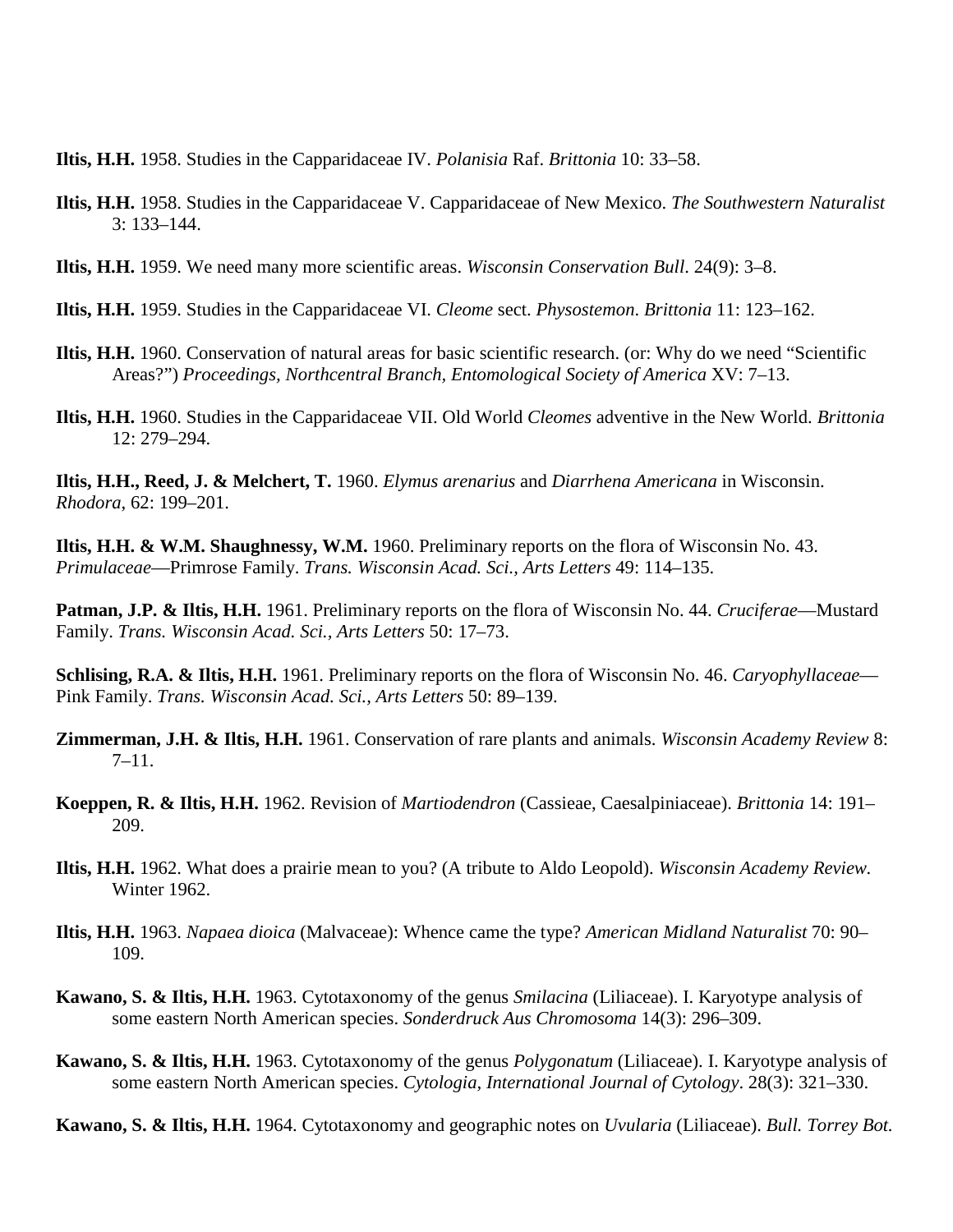*Club* 91(1): 13–23.

- **Iltis, H.H. & Kawano, S.** 1964. Cytotaxonomy of *Napaea dioica* (Malvaceae). *American Midland Naturalist* 72(1): 76–81.
- **Johnson, M. & Iltis, H.H.** 1964. Preliminary reports on the flora of Wisconsin No. 48. Compositae I— Composite family I. (Tribes *Eupatorieae*, *Vernonieae*, *Cynareae* and *Cichorieae*). *Trans. Wisconsin Acad. Sci., Arts & Letters* 52: 255–342.
- **Iltis, H.H.** 1965. Studies in the Capparidaceae IX. *Capparis pachaca* and *C. oxysepala*: Taxonomy and geography. *Southwestern Nat*. 10: 57–64.
- **Iltis, H. H.** 1965. The Genus *Gentianopsis* (Gentianaceae): Taxonomic transfers and phytogeographic comments. *Sida* 2: 129–154.
- **Mason, C. T. & Iltis, H.H.** 1965. Preliminary reports on the flora of Wisconsin No. 53. *Gentianaceae* and *Menyanthaceae*—Gentian and buckbean families. *Trans. Wisconsin Acad. Sci., Arts & Letters* 54: 295– 329.
- **Iltis, H.H.** 1966. Studies in the Capparidaceae VIII: *Polanisia dodecandra* (L.)DC. *Rhodora* 68: 41–47.
- **Abbot, B.J., Hartwell, J.L., Iltis, H.H., Kupchan, S.M., Leiter, J., Perdue, R.E., Jr. & Schepartz, S.A.** 1966. Screening data from the Cancer Chemotherapy National Service Center Screening Laboratories XXXVI. Plant Extracts. *Cancer Research* 26(9): 1131–1277.
- **Iltis, H.H.** 1966. The meaning of human evolution to conservation. *Wisconsin Academy Review* 13(2): 18–23. Earlier versions appeared in Unity; Freedom, Fellowship and Character in Religion 151(2): 37–43, May—June 1965, Randall S. Hilton editor, published by Abraham Lincoln Centre, 700 E. Oakwood Blvd, Chicago, IL, and in a written version of an Iltis speech given at a Conference on State Natural Resource Areas, UW Madison, Nov. 13–14 , 1964.
- **Iltis, H.H.** 1966. The western element in the eastern North American flora and its phytogeographic implications. Abstracts. (from AIBS meetings College Park MD). Am. J. Bot. 53: 634, 639.
- **Iltis, H.H.** 1966. An African endemic *Cleome* (Capparidaceae) with South American relationships. Abstracts. (from AIBS meetings College Park MD). Am. J. Bot. 53: 634, 639.
- **Crosswhite, F.S. & Iltis, H.H.** 1966. Studies in the Capparidaceae X: Orthography and conservation: *Capparidaceae* vs. *Capparaceae. Taxon* 15: 205–214.
- **Iltis, H.H. & Kawano, S.** 1966. Cytotaxonomy of the genus *Smilacina* (Tiliaceae) II. Chromosome morphology and evolutionary consideration of New World species. *Cytologia* 31: 12–28.
- **Iltis, H.H.** 1966. Preliminary reports on the flora of Wisconsin No. 55. Compositae IV—Composite Family IV. (Tribes *Helenieae* and *Anthemideae*). *Trans. Wisconsin Acad. Sci. Arts&Letters* 55: 187–222.

**Iltis, H.H., Kawano, S. & Kane, J.** 1966. Chromosome morphology of the North American species of *Actaea*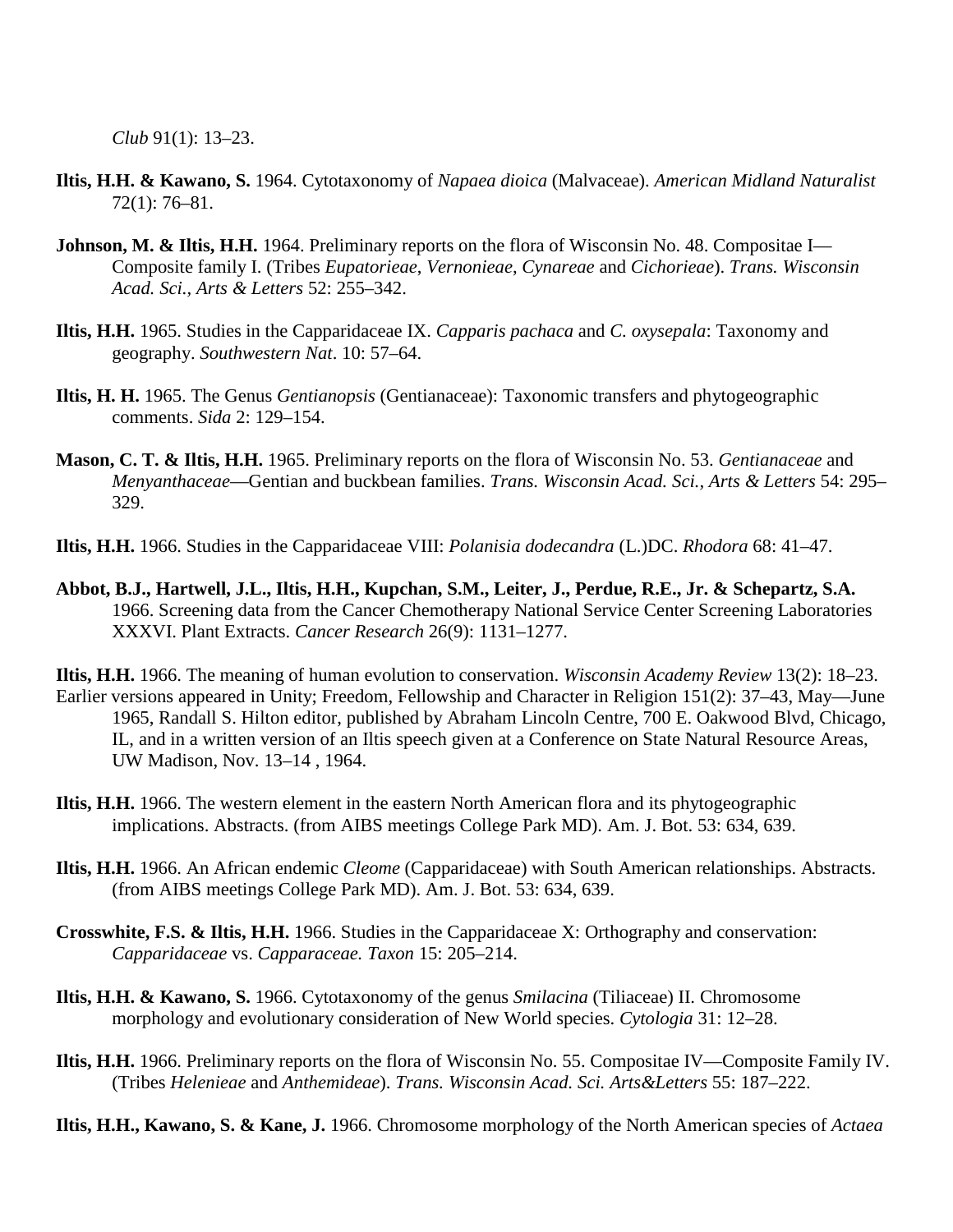(Ranunculaceae). I. Can. J. Bot. 44: 1231–1234.

- **Iltis, H.H.** 1967. Studies in the Capparidaceae XI. *Cleome afrospina*, a tropical African endemic with neotropical affinities. *Am. J. Bot*. 54: 953–962.
- **Iltis, H. H.** 1967. A plea for man and nature. *Science* 156: 581. (letter).
- **Iltis, H.H.** 1967. To the taxonomist and ecologist: Whose fight is the preservation of nature? *BioScience* 17: 886–890. (Modified version, Whose fight is the fight for nature? Reprinted in the 50th Anniversary Issue of *Sierra Club Bulletin* 52(9): 34–39. 1967.)
- **Marcks, B.G. & H.H. Iltis**. 1967. Post-glacial hybridization of *Cyperus schweinitzii* and *C. macilentus*. *Am. Jour. Bot.* 54: 659–660 (Abstract).
- **Iltis, H.H.** 1967. Capparidaceae, in Encyclopedia Brittanica (ed. 14) 4: 853.
- **Iltis, H.H., Kawano, S., Ihara, M. & Suzuki, M.** 1967. Biosystematic studies on *Maianthemum* (Liliaceae— Polygonatae) I. Somatic chromosome number and morphology. *Bot. Mag.* (Tokyo) 80: 345–352.
- **Iltis, H.H.** 1968. The optimum human environment and its relation to modern agricultural preoccupations. *The Biologist* 50: 114–125. (Reprinted in *Newsletter Society for Social Responsibility in Science* 189: 1–3: 190: 4–5).
- **Iltis, H.H.** 1968. Parks, open spaces, and waterways; human needs and their evolutionary reasons. *Illinois Parks*  $24:31-35$ .
- **Thomson, J.W. & Iltis, H.H.** 1968. A fog-induced lichen community in the coastal desert of southern Peru. *Bryologist* 71: 31–34.
- **Iltis, H.H.** 1969. A requiem for the prairie. *The Prairie Naturalist* 1: 51–57. [Reprinted as a three-part series *in* The Prairie Promoter 7(3): 5–6 (1994), 7(4): 6–7 (1994), 8(1): 6–8 (1995). An earlier written version A requiem for the prairie; Agriculture and the Future of American Grasslands, comes from an address to the Agriculture Convocation at Kansas State University, Manhattan, KS April 6, 1967.]
- **Iltis, H.H.** 1969. Studies in the Capparidaceae XII. *Polanisia dodecandra riograndensis*, ssp. nov. *Southwestern Nat*. 14: 115–121.
- **Utech, F.H. & H.H. Iltis**. 1970. Preliminary reports on the flora of Wisconsin No. 61. Hypericaceae—St. John's-wort family. *Trans. Wisconsin Acad. Sci., Arts & Letters* 58: 325–351.
- **Iltis, H.H.** 1970. Man first? Man last? The paradox of human ecology. *BioScience* 20(14): 820. (editorial). A version appeared in Missouri Botanical Garden Bulletin 58 (6): 11–14, Nov.—Dec. 1970 reprinted in the Potomac Herb Journal 7(1): 5–7, Spring 1971. An abridged version, "Plea for primacy of nature in ecology effort," appeared as a letter to the editor The New York Times June 14, 1970(sent May 25, 1970).
- A version appeared in Landscape Industry p14 excerpt from a June 21,1971 speech Man's mad and final war on nature—Does landscape architecture have social relevance? presented at Portland meeting of ASLA.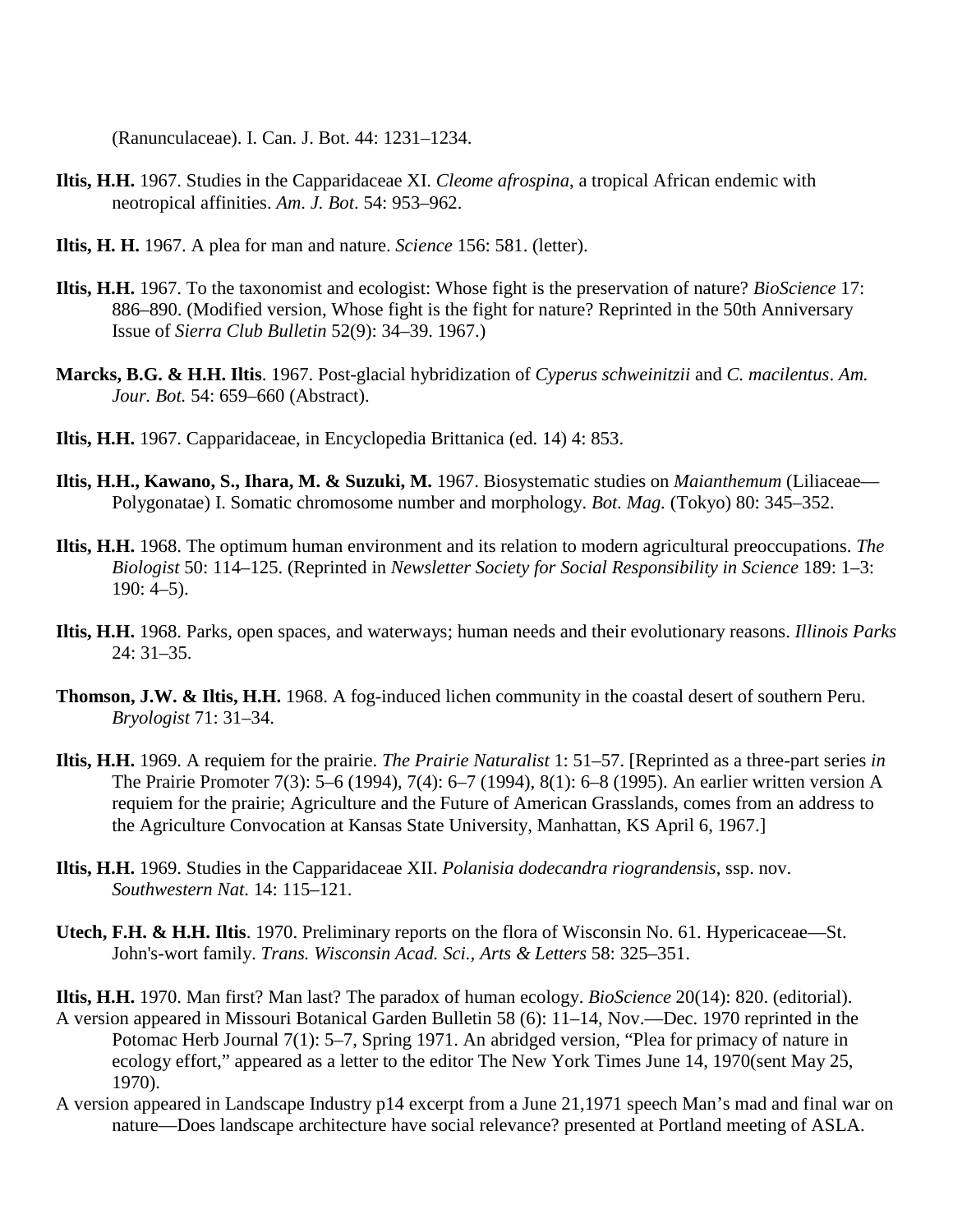- **Iltis, H.H., Loucks, O.L. & Andrews, P.** 1970. Criteria for an optimum human environment. *Bulletin of the Atomic Scientist* 25(1): 2–6. [Reprinted in *Ekistics* (Athens, Greece) 29: 449–458, and widely anthologized. A version with commentary appears in Criteria for Judging an Optimum Environment— Cultural Views of an Optimum Environment Reformulated on Biological Bases in National Environmental Policy, Hearing before the Committee on Interior and Insular Affairs, United States Senate, 91<sup>st</sup> Congress, First Session on S. 1075, S. 237, S. 1752, April 16, 1969. pp. 162–172.]
- **Iltis, H.H.** 1970. Fam. 81. Capparidaceae Juss. Caper Family. In Correll, D.S. & M.C. Johnston, *Manual of the Vascular Plants of Texas*. Texas Research Foundation, Renner, Texas. pp. 706–711.
- **Iltis, H.H.** 1970. Man's forgotten necessity...eco-variety. *Field and Stream* 75: 62, 44–48.
- **Iltis, H.H.** 1971. Technology vs. wild nature: What are man's biological needs? *Northwest Conifer* 17(4): 5–22.
- **Iltis, H.H.** 1972. A èxplosao demografica, a crise conservactionista e a Igreja Catolica. Este e o Nosso Unico Mundo. Sao Paulo, Brazil. 16 pp. [Translated and privately printed by ?]
- **Iltis, H.H.** 1972. Conservation, contraception and Catholicism: A 20th century trinity. *The Biologist* 54(1): 35– 47.
- **Iltis, H. H.** 1972. Sheperds leading sheep to slaughter: The biology teacher and man's mad and final war on nature. *The American Biology Teacher* 34: 127–130, 137. (from a speech Oct. 14, 1971 at Annual Meeting of the National Association of Biology Teachers, Hilton Hotel, Chicago, IL. A version was registered in the US Congressional Record E 13466–13469. Dec. 15, 1971.)
- **Iltis, H.H.** 1972. Shepherds leading sheep to slaughter: The extinction of species and the destruction of ecosystems. *The American Biology Teacher* 34: 201–205, 221.
- **Iltis, H.H.** 1972. The taxonomy of *Zea mays* (Gramineae). *Phytologia* 23(2): 248–249.
- **Iltis, H.H.** 1972. Letter and commentaries in Wisconsin-Michigan Forester No. 28: 9–13. July 1972. Published by Wisconsin Michigan section, Society of American Foresters (SAF), East Lansing, MI.
- **Iltis, H.H.** 1972. A botanist looks at private forest land management. CFM Supervisors and Extension Foresters Conference, LaCrosse, WI October 16–20, 1972, pp. 28–30. University of Wisconsin Extension, Langlade County Office Fairgrounds, Antigo, WI, compiled from a tape of a slide presentation. H.H. Iltis had never before seen this ms.
- **Iltis, H.H.** 1973. Pollution and adaptation: What hope for man? pp. 1–6 In: C.T. Lange & P.E. Klinge, eds., *Pollution*, A National Association of Biology Teachers special publication, Washington, DC.
- **Iltis, H.H.** 1973. Can one love a plastic tree? *Bull. Ecol. Soc. Am.* 54: 5–7, 19 (Reprinted as Down the technological fix. *Landscape Architecture Quarterly* 63: 361–363.)
- **Iltis, H.H.** 1973. *Capparis hypoleuca* Presl: A synonym of *Solanum schlechtendalianum* Walp. *Ann. Missouri Bot. Gard.* 59: 474.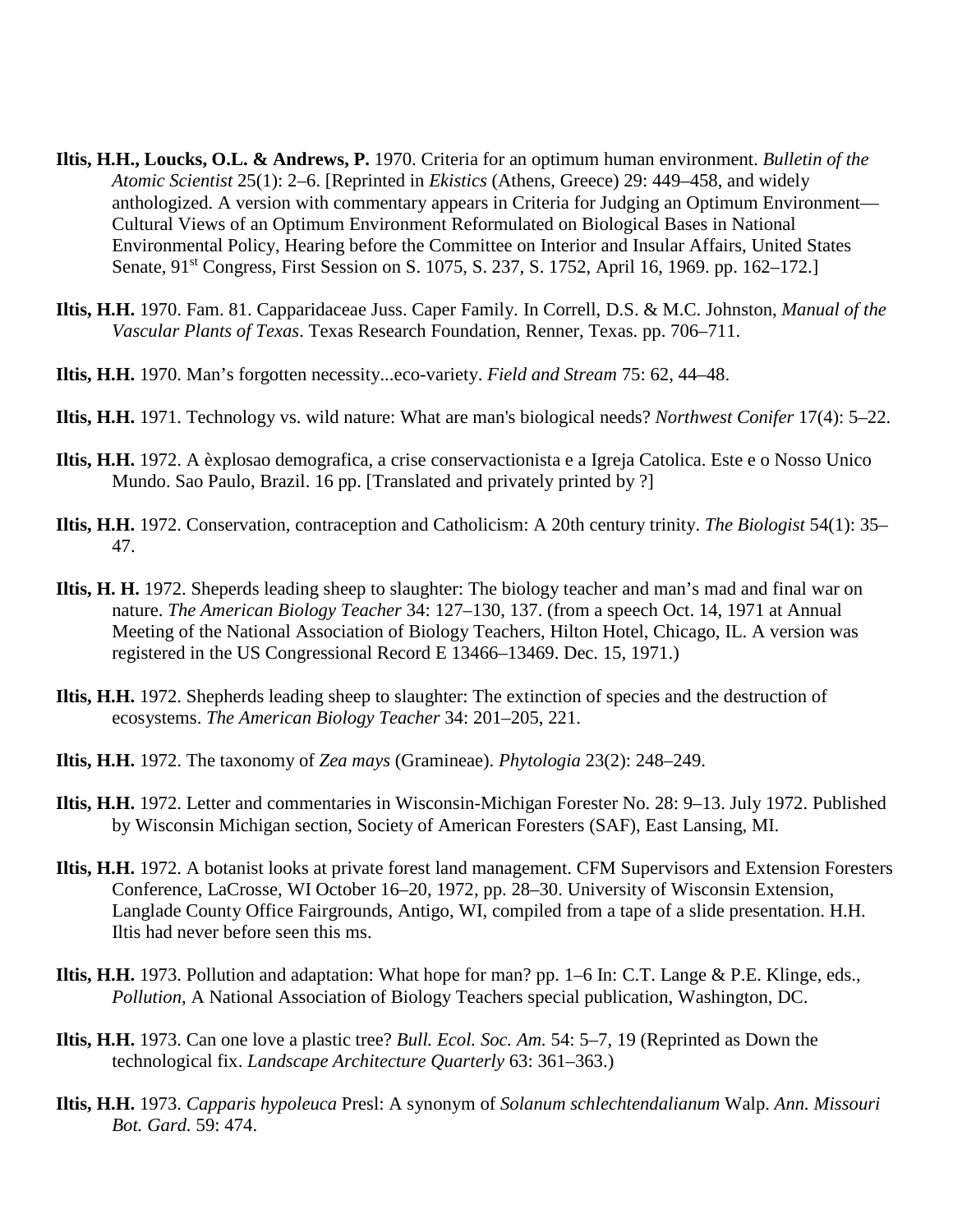- **Iltis, H.H.** 1974. Freezing the genetic landscape—the preservation of diversity in cultivated plants as an urgent social responsibility of the plant geneticist and plant taxonomist. *Maize Genetics Cooperation Newsletter* 48: 199–200.
- **Iltis, H.H.** 1974. Flowers and human ecology. In: C. Selmes, ed., *New movements in the study and teaching of biology.* M. Temple Smith, London. pp. 289–317. Reprinted minus bibliography in Forum; International Center for Integrative Studies (ICIS), 6(1): 114–124, March 1974.
- **Iltis, H.H.** 1974. *The Boreal Forest and Borders* (Vol. II of Wild Plants in Flower), by Torkel Korling. *Bot. Cl. Wisconsin Newsletter* 6(1): 11–12. [Book review.]
- **Iltis, H.H.** 1974. Nature and man's needs. *Indiana Nursery News* 35: 7–13 (unedited version, pirated directly from a tape).
- **Iltis, H.H.** 1974. Pollution: Can man adapt? pp. 98–102; and Wilderness: Can man do without? pp. 167–170. In: Allan, D.J. & A.J. Hanson, eds., *Recycle this book: Ecology, society, and man*. Wadsworth Publ. Co., Belmont, California.
- Knapp, R. 1975. (Translated from the German by A.Y. Yoshinaga and H.H. Iltis.) Vegetation of the Hawaiian Islands. *Hawaiian Botanical Society Newsletter* 14(5): 95–121.
- **Iltis, H.H.** 1975. Comments on goals for a global society. Forum. International Center for Integrative Studies (ICIS). 7(2): 53–54, May 1975.

Walker, E. H. with assistance of H.H. Iltis. 1976. Flora of Okinawa and the southern Ryukyu Islands. Family 109. Capparidaceae Fu-cho-so ka; Caper Family pp.496–498.

- **Iltis, H.H.** 1977. Nature Conservancy—Then and now. A tribute to Paul Olson. Newsletter, Wisconsin Chapter of the Nature Conservancy. Summer 1977. pp2–7.
- **Iltis, H.H.** 1977. An open letter to Anthony Earl, Secretary, DNR. Newsletter Botanical Club of Wisconsin, Wisconsin Acad. Science, Arts, Letters 9(1): 7–11. January 1977.
- **Iltis, H.H.** 1978. Studies in the Capparidaceae XIV. *Capparis ecuadorica*, a new species. *Selbyana* 2: 303–307.
- **Ugent, D. & Iltis, H.H.** 1978. *Solanum Roeii*, a new species from Chiapas, Mexico. *Phytologia* 40(5): 379–380. September 1978.
- **Iltis, H.H.(ed.)** 1978. *Extinction or preservation? What biological future for the South American tropics* (*A collage of readings*). Department of Botany, University of Wisconsin–Madison. 220 pp.
- **Iltis, H.H., Doebley, J.F., Guzmán M., R. & Pazy, B.** 1979. *Zea diploperennis* (Gramineae): A new teosinte from Mexico. *Science* 203: 186–188.
- **Tans, W. & Iltis, H.H.** 1979. Preliminary reports on the flora of Wisconsin. No. 67. *Verbenaceae*; The Vervain Family. *Trans. Wisconsin Acad. Sci., Arts & Letters* 67: 78–94.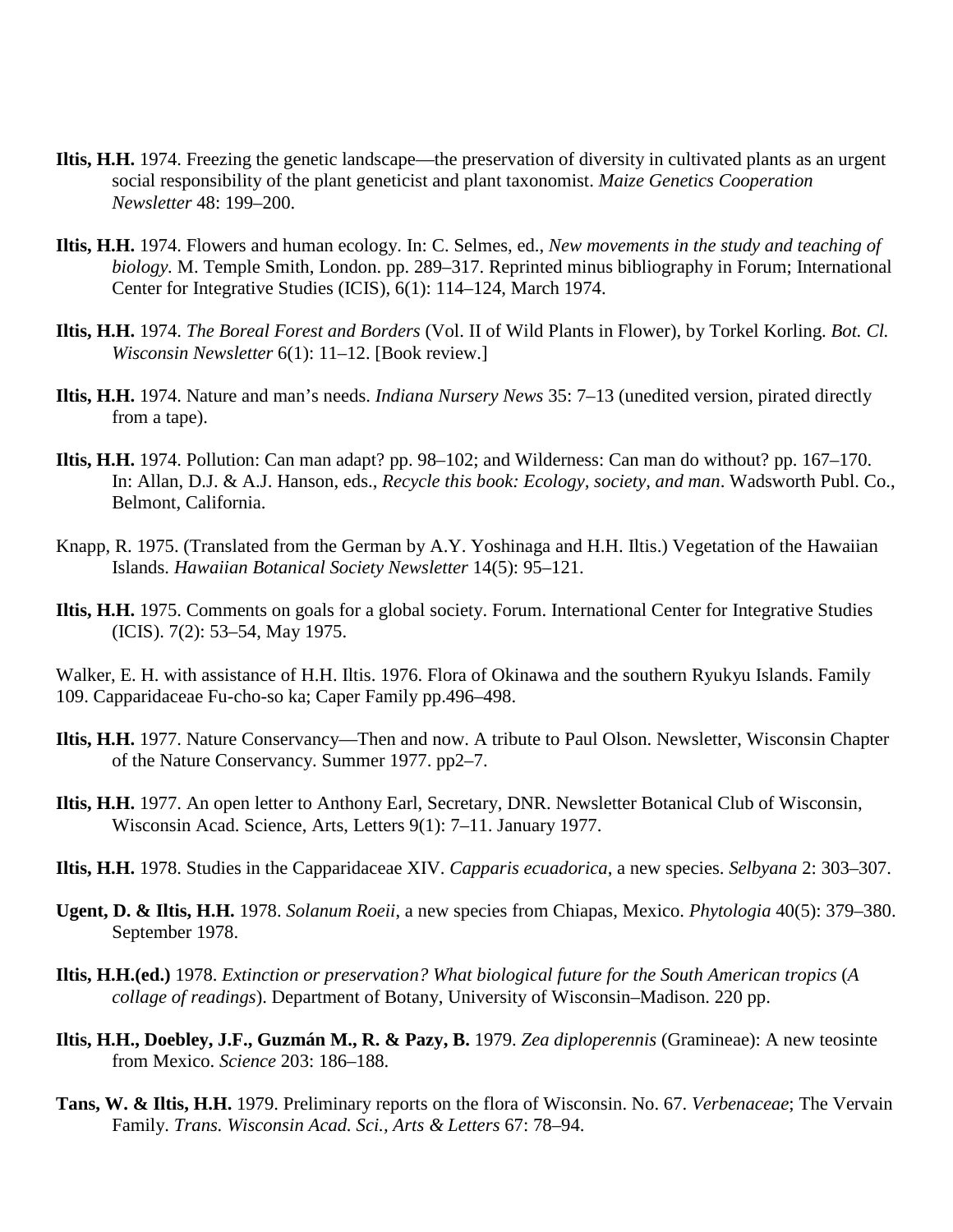- **Allen, T.F.H. & Iltis, H.H.** 1980. Overconnected collapse to higher levels: Urban and agricultural origins, a case study. Pages 96–103. In: B.H. Banathy, ed., *Systems science and science.* Proceedings of the Twenty-fourth annual North American Meeting of the Society for General Systems Research, Louisville, KY.
- **Iltis, H.H.** 1980. Why man needs open space: The basic optimum human environment. pp. 3–5; In: *The Urban Setting* Symposium. S.H. Taylor, ed., Connecticut College, New London, Conn.
- **Doebley, J.F. & Iltis, H.H.** 1980. Taxonomy of *Zea* (Gramineae) I. Subgeneric classification with key to taxa. *Amer. J. Bot*. 67: 982–993.
- **Iltis, H.H. & Doebley, J.F.** 1980. Taxonomy of *Zea* (Gramineae) II. Subspecific categories in the *Zea mays* complex and a generic synopsis. Amer. J. Bot. 67: 994–1004.
- **Iltis, H.H.** 1981. Studies in the Capparidaceae XV: *Capparis panamensis*, n. sp. *Ann. Missouri Bot. Gard*. 68: 681–685.
- **Iltis, H.H.** 1981. Wild maize, wild mountains and wild tomatoes: The role of good fortune and serendipity in botanical explorations. *Bot. Soc. America* Misc. Serv. Publ. 160: 39. (Abstract).
- **Iltis, H.H., Coffey, J. & Denton, M.** 1981. Letter. Science. Vol. 211, 27 March, discusses US Soviet relations in the context of their 1979 field trip in the USSR.
- **Iltis, H.H.** 1982. Discovery of No. 832: An essay in defense of the National Science Foundation. *Desert Plants* 3: 175–192.
- **Nault, L.T., Gordon, D.T., Damsteegt, V.D. & Iltis, H.H.** 1982. Response of annual and perennial teosinte (*Zea*) to six maize viruses. *Plant Diseases* 66: 61–62.
- **Iltis, H.H.** 1982. Long-distance dispersal (LDD) within the Arcto-Tertiary Geoflora: Eastern North America and eastern Asia as climatically equivalent floristic archipelagos. Pp. 20–21 in 29th Annual Systematics Symposium, Biogeographical relationships between temperate eastern Asia and temperate North America. [Abstract.]
- **Iltis, H.H.** 1983. Tropical forests: What will be their fate? *Environment* 25(10): 55–60. A short version: Tropical forests—is extermination or preservation to be their fate, in Environmental Education Report pp2–3, October 1981, mentions Dodson and Gentry's 628 page book Flora of the Rio Palenque.
- **Iltis, H.H.** 1983. The 3rd University of Wisconsin—University of Guadalajara Teosinte Expedition to the Sierra de Manantlán, Jalisco, Mexico: December 28, 1979 to January 21, 1980. Background, preliminary results and commentary on nature preservation in Mexico. [ed. 1, 1980], ed. 2. *Contr. Univ. Wisconsin Herb*. 1: 1–78.
- **Iltis, H.H.** 1983. The catastrophic sexual transmutation theory (CSTT): From the teosinte tassel spike to the ear of corn. *Maize Genetics Cooperation Newsletter* 58: 81–92.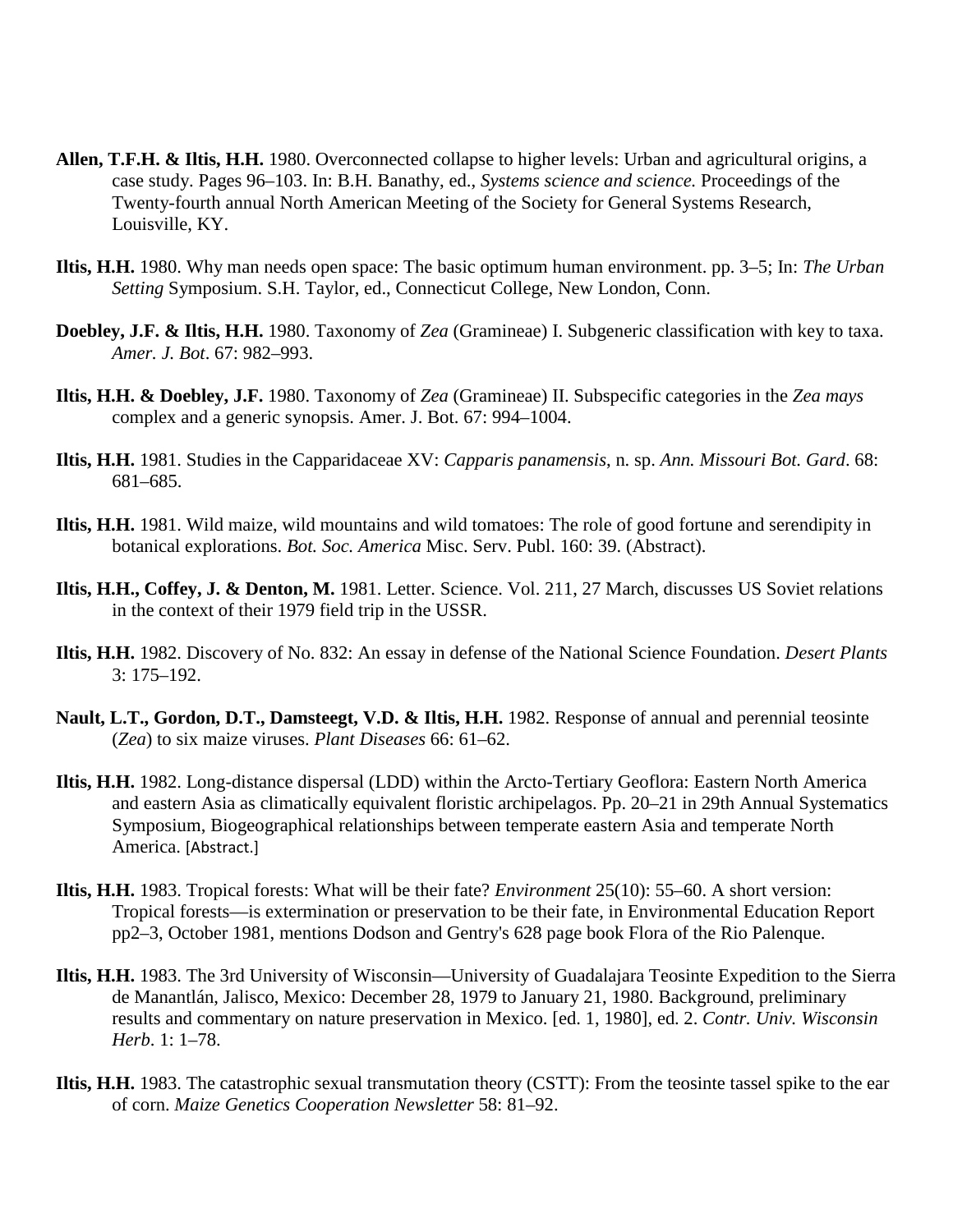- **Iltis, H.H.** 1983. From teosinte to maize: The catastrophic sexual transmutation. *Science* 222: 886–894. (cf. Letters, *Science* 225: 1093–1096. 1984).
- **Iltis, H.H.** 1983. A taxonomy of neotropical ferns. *BioScience* 33(10): 659. (book review)
- **Iltis, H.H. & Kolterman, D.A.** 1983. Botanical translations: Needs and responsibilities. *BioScience* 33(10): 613. (editorial)
- **Iltis, H.H. & Doebley, J.F.** 1984. *Zea*—A biosystematical odyssey. Pages 587–616, in W. F. Grant, ed., *Plant Biosystematics* Academic Press: Orlando, FL.
- **Cheng, P.C., Iltis, H.H. & Benz, B.F.** 1986. The floral development of "Northern Teosinte" (*Zea mays* subsp. *mexicana* race Nobogame). *Proc. XIth Int. Cong. on Electron Microscopy,* Kyoto, Japan, pp. 3273– 3274.
- **Iltis, H. H., Kolterman, D. & Benz, B.F.** 1986. Accurate documentation of germplasm: The case of the lost Guatemalan teosintes. *Economic Botany* 40: 70–79.
- **Iltis, H.H.** 1986. Bounty of a harsh and meager land. *Natural History* 95:74–79.
- **Iltis, H.H.** 1987. Los bosques tropicales y la extincion de la vida en la tierra: haciendo las preguntas correctas. *Biocenosis* (San José, Costa Rica) 3: 27–35.
- **Iltis, H.H. (ed.)** 1987. *Sierra de Manantlán (Jalisco, Mexico) Miscellanea*. Contr. Univ. Wisconsin Herb. 7: 1– 70. (Ed. 2. 1989.)
- **Iltis, H.H.** 1987. Maize evolution and agricultural origins. Pages 195–213, in T. R. Soderstrom, K. W. Hilu, C. S. Campbell and M. E. Barkworth, eds., *Grass systematics and evolution.* Smithsonian Institution Press: Washington, DC.
- **Iltis, H.H.** 1988. Serendipity in the exploration of biodiversity: What good are weedy tomatoes? Pages 98–105, in E. O. Wilson, ed., *Biodiversity.* National Academy Press, Washington, DC.
- **Iltis, H.H.** 1989. Dogs, Rodents, and Agriculture. (Letter). *Natural History* 98(2): 4.
- **Tucker, A.O., Poston, M.E. & Iltis, H.H.** 1989. History of the LCU Herbarium, 1895–1986. *Taxon* 38: 196– 203.
- **Iltis, H.H.** 1989. Tropical deforestation and the fallacies of agricultural hope. United Nations Environmental Programme and the Government of Japan, Conference on the Global Environment and Human Response Towards Sustainable Development, Tokyo, 11–13 September, 1989. Conference manuscript, pp. 1–20.
- **Iltis, H.H. & Cochrane, T.S.** 1989. Studies in the Capparidaceae XVI. *Podandrogyne*: A new species and three new combinations. *Rev. Acad. Colombiana Cienc*. (Bogota) 17(65): 265–270.
- **Benz, B.F. & Iltis, H.H.** 1990. Studies in archaeological maize I: The "wild" maize from San Marcos cave reexamined. *American Antiquity* 55(3): 500–511.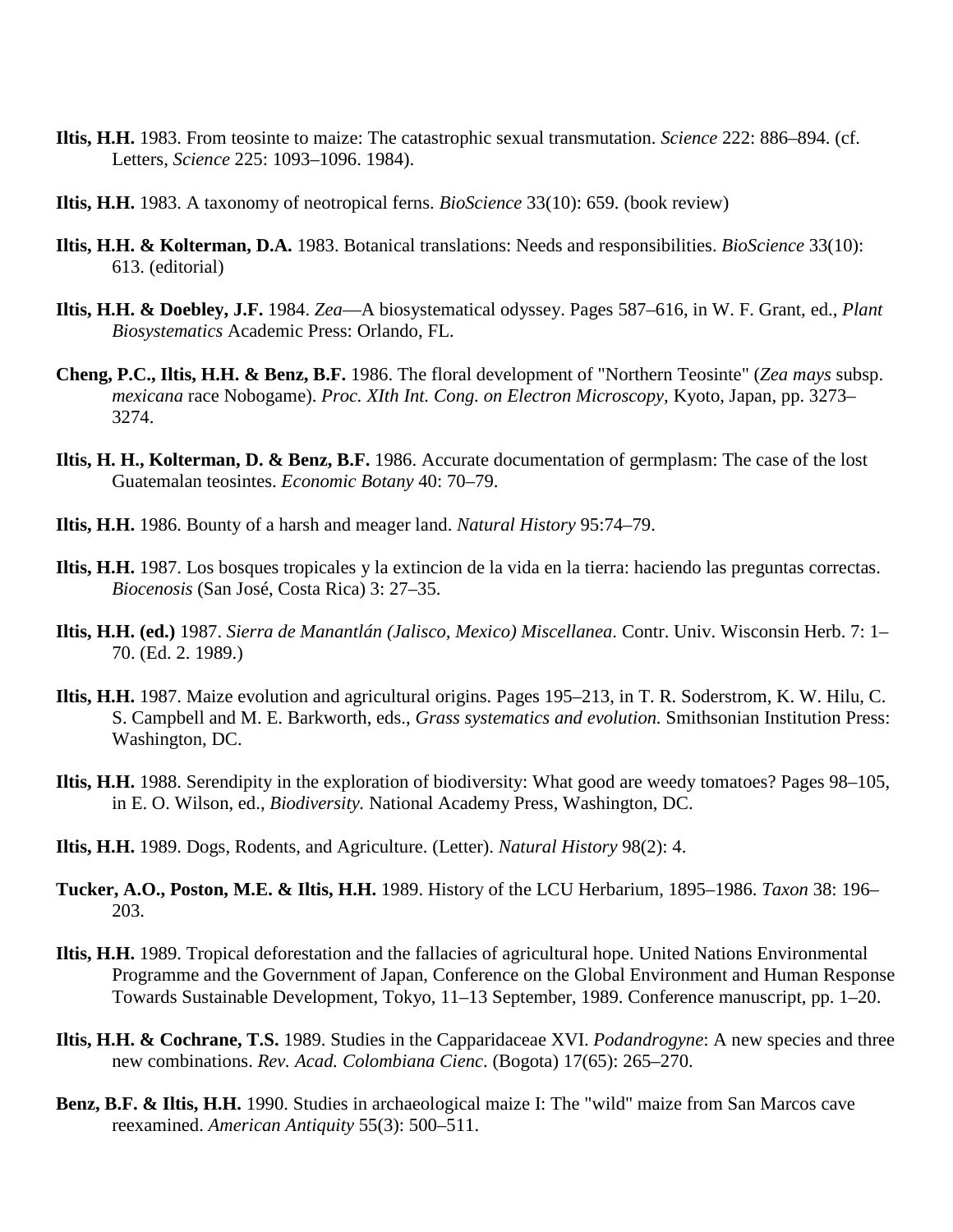**Vázquez G., J.A., Cuevas G., R., Cochrane, T.S. & Iltis, H. H.** 1990. Flora de la Reserva de la Biósfera Sierra de Manantlán, Jalisco-Colima, México. Univ. of Guadalajara Special Publication No. 1 and Contr. Univ. of Wisconsin Herbarium No. 9. Pp. 1–166.

- **Iltis, H.H.** 1991. Capparaceae. In: D.H. Nicolson, ed., *Flora of Dominica, Part 2: Dicotyledoneae*. *Smithsonian Contributions to Botany* 77: 60–63. [Studies in the Capparidaceae XVII]
- **Guzman M., R. & Iltis, H.H**. 1991. Biosphere Reserve established in Mexico to protect rare maize relative. *Diversity* 7(1, 2): 82–84. [Reprinted as Proteccion a genes perennes de maíz en una reserva de la biosfera. *Diversidad* [Spanish Edition] 7(1, 2): 89–92.]
- **Iltis, H.H.** 1991. Tropical deforestation and the fallacies of agricultural hope. In: C. V. Blatz, ed., *Ethics and Agriculture: An Anthology on Current Issues in World Context* University of Idaho Press pp. 499–512.
- **Benz, B.F. & Iltis, H.H.** 1992. Evolution of female sexuality in the maize ear (*Zea mays* L. ssp. *mays* Gramineae). *Economic Botany* 46: 212–222.
- **Iltis, H.H.** 1992. The origin of corn. In: P.H. Raven, R.F. Evert & S. Eichhorn, *Biology of Plants* (ed. 5): 693.
- **Iltis, H.H.** 1992. Systematics as a catalyst in bio-preservation: The case of a Mexican biosphere reserve. AAAS Annual Meeting, Chicago (Abstract).
- **Al-Shehbaz, I. & Iltis, H.H.** 1993. *Romanchulzia mexicana* (Brassicaceae), a remarkable new species from Guerrero, Mexico. *Novon* 3: 96–98.
- **Iltis, H.H.** 1993[1994]. La taxonomia del *Zea* desde una perspectiva historica. In: B. Benz, ed., *Biologia, Ecologia y Conservación del género Zea*, Universidad de Guadalajara, Mexico, pp. 17–41.
- **Iltis, H.H.** 1994. *Gentiana chazaroi* (Gentianaceae), a new western Mexico species. *Acta Botanica Mexicana* 26: 1–5.
- **Iltis, H.H.** 1994. New Year's card leads to newly discovered species of enormous economic potential. R&D Innovator (Monthly Productivity Tool for Science and Technology) 3(6): 6–7. available online at http://www.winstonbrill.com/bril001/html/article\_index/articles/101–150/article103\_body.html
- **Vázquez G., J.A., Cuevas G., R., Cochrane, T.S., Iltis, H.H, Santana M., F.J. & Guzmán H., L.** 1995. *Flora de Manantlán. Plantas vasculares de la Reserva Biosfera Sierra de Manantlán, Jalisco-Colima, México. SIDA, Botanical Miscellany* 13. xxxvii & 315 pp. Botanical Research Institute of Texas, Ft. Worth (Foreword and introduction in English, balance of text in Spanish).
- **Iltis, H.H., Cumana-C., L.J., Delgado-M., R.E. & Aymard, G.C.** 1996. Studies in the Capparidaceae XVIII. A new giant-fruited *Capparis* (*C. muco*) from eastern Venezuela. *Novon* 6(4): 375–384.
- **Iltis, H.H.** 1996. Tropical flowers are marvelous. *Ecology* 72: 655–656. (Book review of P.K. Endress, *Diversity and Evolutionary Biology of Tropical Flowers*).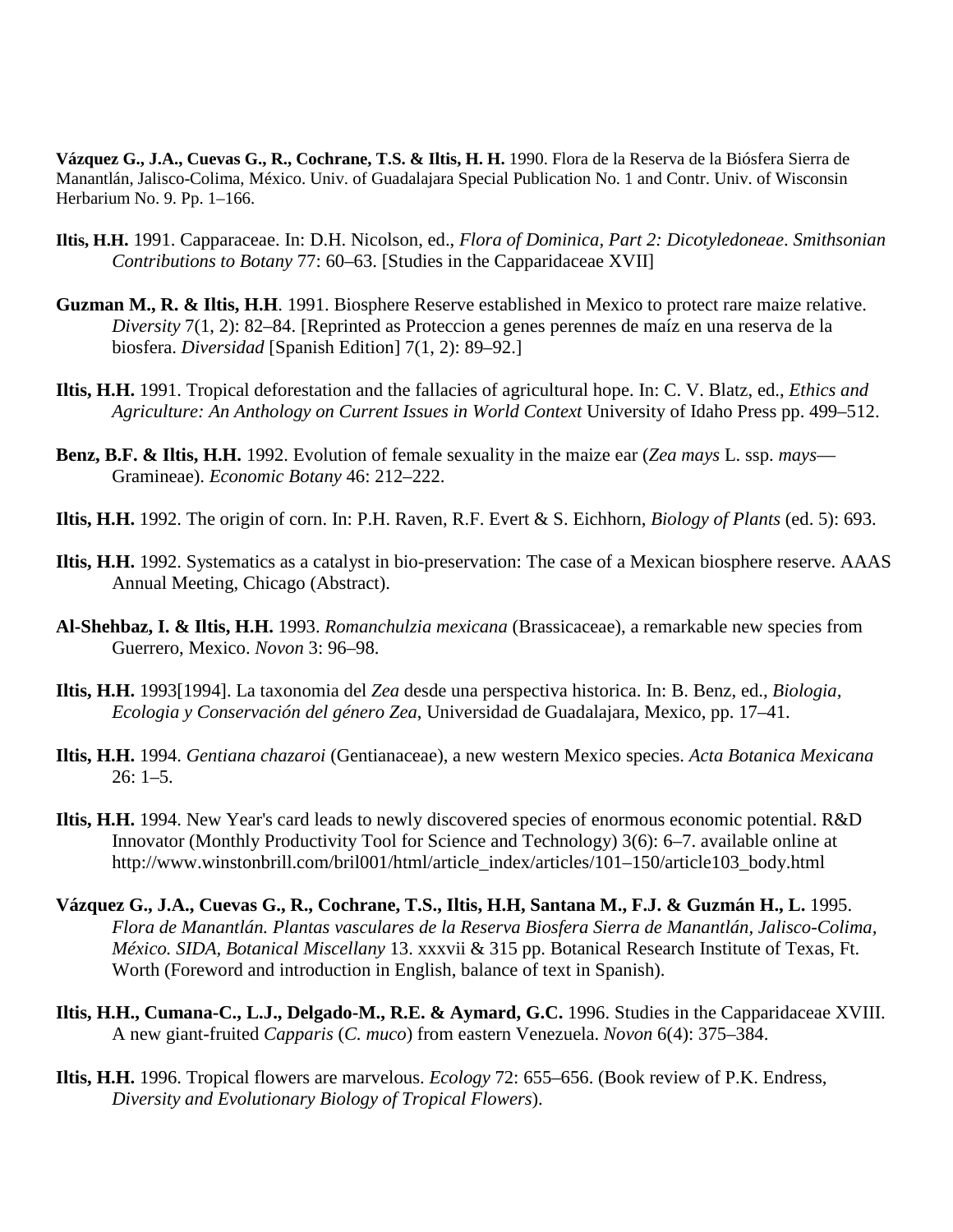- **Iltis, H.H.** 1996 [Alwyn Gentry at the University of Wisconsin] In: J.S. Miller, ed., Alwyn Howard Gentry, 1945–1993: A tribute. *Ann. Missouri Bot. Garden* 83: 446–449.
- **Iltis, H.H.** 1996. Sexual translocation and the origin of maize: New wine in an old bottle. AIBS Annual Meeting. Seattle. (Abstract).
- **Iltis, H.H.** & T. Ruiz-Zapata. 1997. Studies in the Capparaceae XIX. *Cleome torticarpa* n.sp., a Venezuelan endemic. *Novon* 7: 367–372.
- **Iltis, H.H.** 1997. Extinction is forever. *Resurgence* (London, U.K.) 185: 18–22.
- **Ruiz-Zapata, T. & Iltis, H.H.** 1998. Studies in the Capparaceae XX. Capparaceae. In: *Flora of the Venezuelan Guyana*. P.E. Berry, B.K. Holst & K. Yatskievych, eds., 4:132–157.
- **Iltis, H.H.** 1998. Meeting Maestra Puga, *Bol. Inst. Bot. Univ. Guadalajara* (Mexico) 5: 353–355. (Puga Festschrift vol. 1).
- **Iltis, H.H.** 1998. Studies in the Capparaceae XXV. *Cleome chapalaensis* n.sp., a South American element on the Mexican Plateau. *Bol. Inst. Bot. Univ. Guadalajara* (Mexico) 5: 413–443. (Puga Festschrift Vol. 1).
- **Iltis, H.H.** 1999. *Setchellanthaceae*, a new family for a relictual, glucosinolate-producing endemic of the Mexican deserts. *Taxon* 48: 257–275*.*
- **Tobe, H., Carlquist, S. & Iltis, H.H.** 1999. Reproductive anatomy and relationships of *Setchellanthus caeruleus (Setchellanthaceae)*. *Taxon* 48: 277–283*.*
- **Iltis, H.H. & Cochrane, T.S.** 1999. "A cabinet of natural history": The University of Wisconsin–Madison Herbarium's sesquicentennial, 1849–1999. *Wisconsin Academy Review* (Spring, 1999) 45(2): 30–36.
- **Cochrane, T.S. & Iltis, H.H.** 2000. Atlas of the Wisconsin Prairie and Savanna Flora. Wisconsin Department of Natural Resources (in cooperation with the University of Wisconsin–Madison Herbarium). Technical Bull. 191: 1–226. (Second corrected printing, Department of Botany, University of Wisconsin, 2002).
- **Iltis, H.H.** 2000. Homeotic sexual translocations and the origin of maize (*Zea mays, Poaceae*): A new look at an old problem. *Economic Botany* 54(1): 7–42.

**Iltis, H.H. & Benz, B.F.** 2000. *Zea Nicaraguensis* (*Poaceae*), a new teosinte from Pacific coastal Nicaragua. *Novon* 10: 382–390*.*

- **Iltis, H.H.** 2001. Capparaceae Juss. In: Stevens, W.D., C. Ulloa V., A. Pool, O.M. Montiel, *eds. Flora de Nicaragua* 1: 566–584. [Studies in the Capparidaceae XXI] [*Monographs in Systematic Botany from the Missouri Bot*. *Gard*. 85(I): 566–584. St. Louis, Missouri].
- **Iltis, H.H.** 2001 William T. Stearn: Recipient of the 2000 Asa Gray Award. *Systematic Botany* 26: 1–4.
- **Wetter, M.A., Cochrane, T.S., Black, M.R., Iltis, H.H. & P.E. Berry.** 2001. Checklist of the vascular plants of Wisconsin. Wisconsin Department of Natural Resources, in cooperation with the University of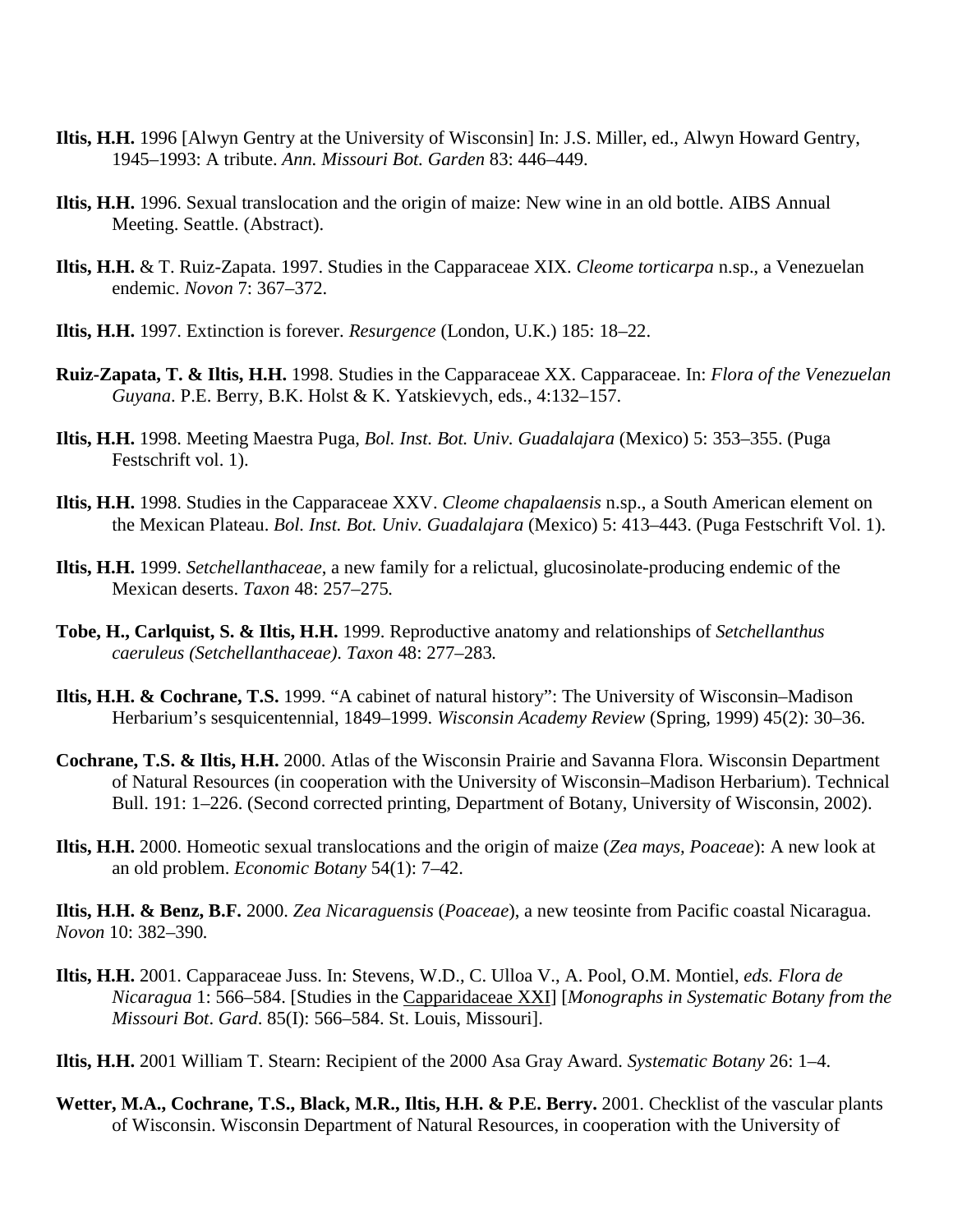Wisconsin–Madison Herbarium. *Technical Bull*. 192: 1–254.

- **Hall, J.C., Sytsma, K.J. & Iltis, H.H.** 2002. Phylogeny of Capparaceae and Brassicaceae based on chloroplast sequence data. *Amer. J. Bot.* 89: 1826–1842.
- **Iltis, H.H.** 2002. The impossible race: Population growth and the fallacies of agricultural hope. Pp. 35–39 in: Kimbrell, A. (ed.). *Fatal harvest: The tragedy of industrial agriculture.* Island Press. [Reprinted in *Wild Earth* 12(2): 64–69, Fall 2002.]

**Iltis, H.H. & Mori, S.A.** 2002. Studies in the Capparaceae XXa, Guide to the Vascular Plants of Central French Guiana, Part 2. Dicotyledons, ed. Mori, S.A. et al., New York Botanical Garden Press. *Mem. New York Bot. Gard.* 76: 186–188.

**Iltis, H.H.** 2002. Domestication of *Zea*: First for sugar, only then for grain? A novel idea with vast implications. Botanical Society of America Botany 2002: 43. Madison, Wisconsin Annual Meeting. [Abstract.]

**Iltis, H.H.**. 2003. *Zea*. Pp. 696–703 in: Barkworth, M. et al. (eds.). *Flora of North America North of Mexico,* vol. 25. *Magnoliophyta: Commelinidae (in part): Poaceae,* pt. 2. Oxford: Oxford University Press.

**Iltis, H.H., Nesom, G.L. & Egger, J.M.** 2003. *Castilleja albobarbata* sp. nov. (Orobanchaceae) from Sierras Manantlán and Cacoma, Jalisco, Mexico. *SIDA, Contributions to Botany* 20: 1343–1350.

**Hall, J.C., Iltis, H.H. & Sytsma, K.J.** 2004. Molecular phylogenetics of core brassicales, placement of orphan genera *Emblingia, Forchhammeria, Tirania*, and character evolution. *Syst. Bot.* 29: 654–669.

**Iltis, H.H.** 2005. Studies in the Cleomaceae II: *Cleome boliviensis*, a new, spiny, large-flowered Andean species. *Novon* 15: 146–155.

**Iltis, H.H. & Cornejo, X.** 2005. Studies in the Capparaceae XXII. *Capparis sclerophylla* n.sp., a novelty from arid coastal Peru and Ecuador. *Novon* 15: 429–437.

**Iltis, H.H. & Cornejo, X.** 2005. Studies in the Capparaceae XXIII. *Capparis coimbrana,* a new species from Bolivia, *Brittonia* 57(2): 155–161.

**Iltis, H.H.** 2005. Studies in the Capparaceae XXIV. Edward Palmer in Corumba, Brazil and the first collection of *Capparis coimbrana. Brittonia* 57: 162–166.

**Iltis, H.H. & Cornejo, X.** 2005. Studies in the Capparaceae XXVI. *Capparis bonifaziana,* a new species and western Ecuadorian sister to the mostly Amazonian *C. macrophylla*. *Novon* 15: 393–404.

**Iltis, H.H.** 2005. Studies in the Cleomaceae III: *Cleome costaricensis*, a montane endemic. *Brenesia* 63–64: 1– 10.

**Iltis, H.H.** 2006. Origin of polystichy in maize. Pp. XXX–XXX in: Staller, J., Tykot, R. & Benz, B.F. *Histories of maize—multidisciplinary approaches to prehistory, linguistics, biogeography, domestication, and evolution of maize.* Academic Press.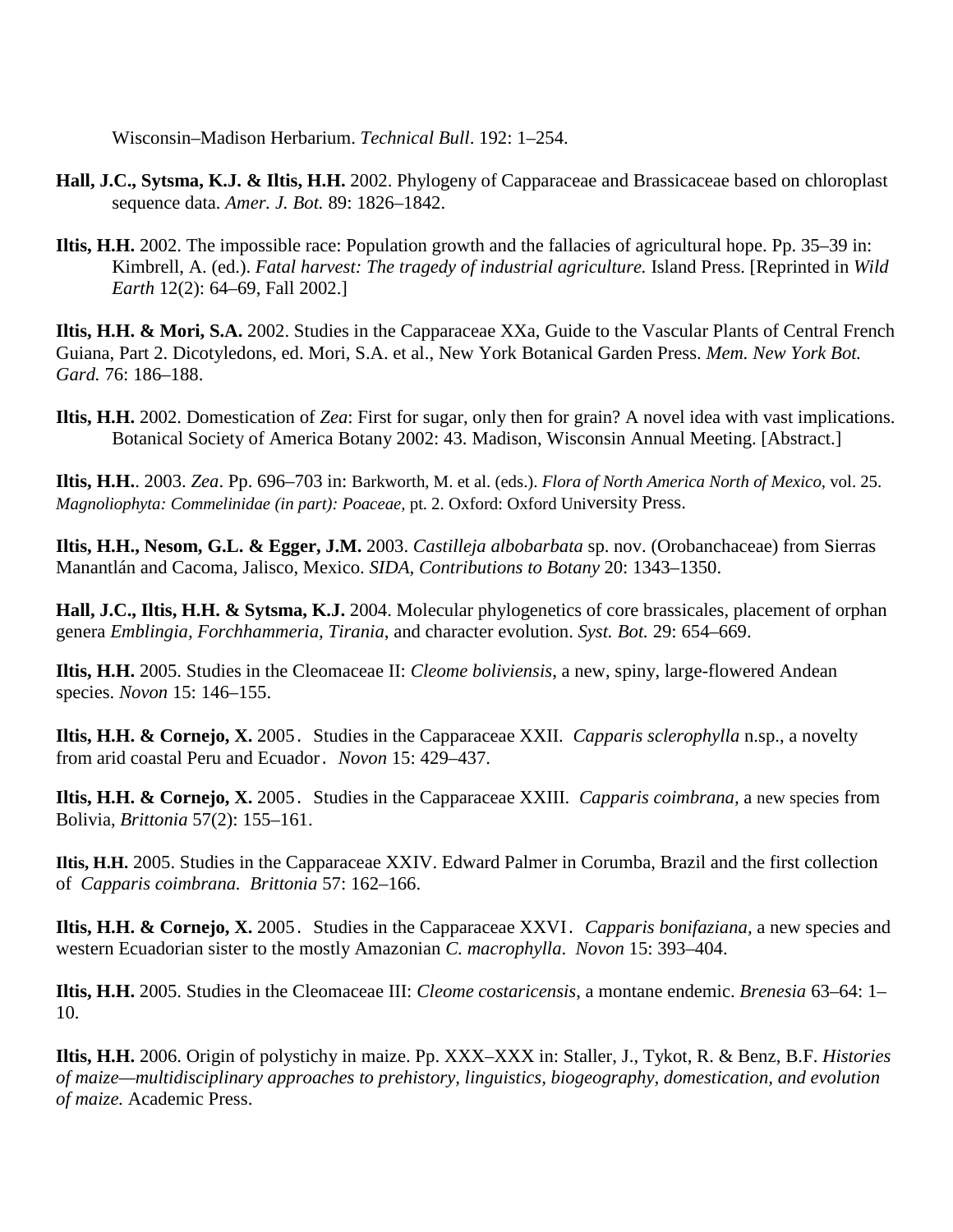**Cornejo, X. & Iltis, H.H.** 2006. New combinations in Capparaceae sensu stricto for Flora of Ecuador. *Harvard Pap. Bot.* 11: 17–18.

**Iltis, H.H. & Cornejo, X.** 2007. Studies in the Capparaceae XXX. *Capparicordis*, a new genus from the Neotropics. *Brittonia* 59: 246–254.

**Iltis, H.H. & Cochrane, T.S.** 2007. Studies in the Cleomaceae V: A new genus and ten new combinations for the Flora of North America. *Novon* 17: 447–451.

**Iltis, H.H. & Cornejo, X.** 2007. Studies in the Capparaceae XXXII. A new combination in *Quadrella*. *Novon* 17: 452–453.

**Cornejo, X. & Iltis, H.H.** 2008a. Two new genera of Capparaceae: *Sarcotoxicum* and *Mesocapparis* stat. nov., and the reinstatement of *Neocalyptrocalyx*. *Harvard Pap. Bot.* 13: 103–116.

**Cornejo, X. & Iltis, H.H.** 2008b. New combinations in South American Capparaceae. *Harvard Pap. Bot.* 13: 117–120.

**Cornejo, X. & Iltis, H.H.** 2008c. A revision of the American species of the genus *Crateva* (Capparaceae). *Harvard Pap. Bot.* 13(1): 121–135.

**Cornejo, X. & Iltis, H.H.** 2008d. *Anisocapparis* y *Monilicarpa*: Dos nuevos géneros de Capparaceae de América del Sur. *J. Bot. Res. Inst. Texas* 2: 61–74.

**Cornejo, X. & Iltis, H.H.** 2008e. The reinstatement of *Capparidastrum*. *Harvard Pap. Bot.* 13: 229–236.

**Cornejo, X. & Iltis, H.H.** 2008f. A revision of *Colicodendron* Mart. (Capparaceae s.s.). *J. Bot. Res. Inst. Texas*  $2: 75-93.$ 

**Cornejo, X. & Iltis, H.H.** 2008. Neocalyptrocalyx morii (Capparaceae), a new species from central French Guiana. *J. Bot. Res. Inst. Texas* 2: 807–810.

**Cornejo, X. & Iltis, H.H.** 2009. *Hispaniolanthus*: A new genus of Capparaceae endemic to Hispaniola. *Harvard Pap. Bot.* 14: 9–14.

**Cornejo, X. & Iltis, H.H.** 2009. The reinstatement of *Beautempsia* (Capparaceae) and a key to the genera of Neotropical Capparaceae with variously stellate or peltate indumenta. *J. Bot. Res. Inst. Texas* 3: 683–689.

**Cornejo, X. & Iltis, H.H.** 2010. Studies in Capparaceae XXVII: six new taxa and a new combination in *Quadrella*. *J. Bot. Res. Inst. Texas* 4: 75–91.

**Cornejo, X. & Iltis, H.H.** 2010 Three New Species of *Capparidastrum* (Capparaceae) from Colombia, Venezuela, and Ecuador. *Harvard Pap. Bot.* 15: 155–163.

**Cornejo, X. & Iltis, H.H.** 2010. Lectotypification and a new combination in *Cynophalla* (Capparaceae)/Lectotipificaciones y una nueva combinación en *Cynophalla*. Rodriguésia 61: 153–155.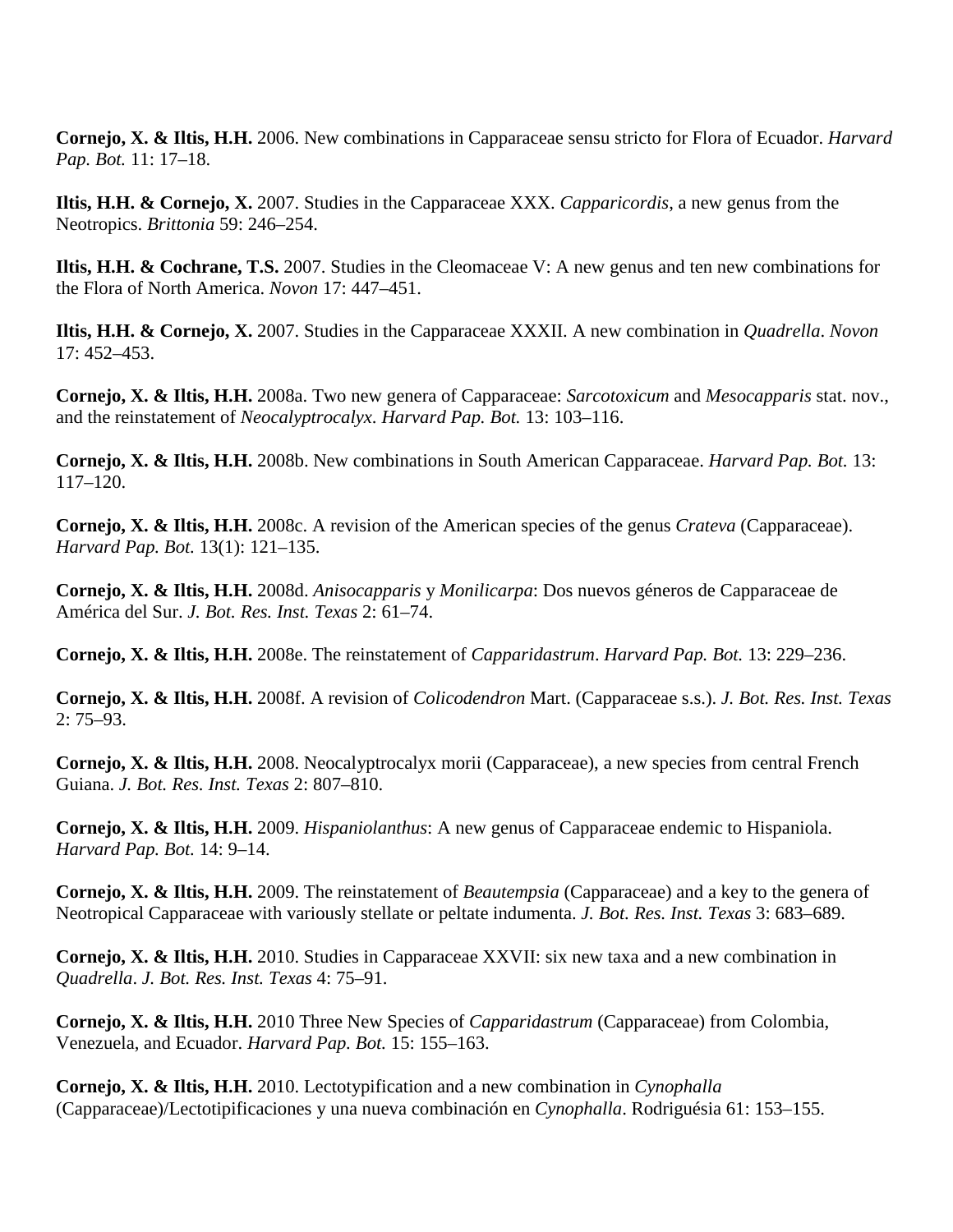**Cornejo, X. & Iltis, H.H.** 2010 *Capparidastrum tuxtlense* (Capparaceae), a new Mexican endemic. *Brittonia* 62: 120–125.

**Iltis, H.H. & Cornejo, X.S.** 2010. Studies in Capparaceae XXVIII: The *Quadrella cynophallophora* complex. *J. Bot. Res. Inst. Texas* 4: 93–115.

**Iltis, H.H. & Cornejo, X.** 2010. Studies in the Capparaceae XXIX: Synopsis of *Quadrella,* a Mesoamerican and West Indies genus. *Jour. Bot. Res. Inst. Texas* 4: 117–132.

**Cornejo, X. & Iltis, H.H.** 2010. Corrigenda: The reinstatement of *Beautempsia* (Capparaceae) and a key to the genera of neotropical Capparaceae with variously stellate to peltate indumenta. *J. Bot. Res. Inst. Texas* 4: 311.

**Iltis, H.H., Hall, J.C., Cochrane, T.S. & Sytsma, K.J.** 2011. Studies in Cleomaceae I. On the separate recognition of Capparaceae, Cleomaceae, and Brassicaceae. *Ann. Missouri Bot. Gard.* 98: 28–36.

**Iltis, H.H. & Cornejo, X.** 2011. *Two new genera and three new combinations in neotropical Capparaceae*. *Harvard Pap. Bot.* 16: 1, 65–70.

**Iltis, H.H., González-Gallegos, J.G., Cochrane, T.S. & Vázquez-García, J.A.** 2012 A new species and a new subspecies of *Salvia* (Lamiaceae) from Jalisco and Michoacán, Mexico. *Brittonia* 64: 343–352.

**Ballard, H.E. & Iltis, H.H.** 2012. *Viola lilliputana* sp. nov. (*Viola* sect. *Andinium*, Violaceae), one of the world's smallest violets, from the Andes of Peru. *Brittonia* 64: 353–358.

**Cornejo, X. & Iltis, H.H.** 2013. New combinations in Capparaceae for Flora Mesoamericana. *Harvard Pap. Bot.* 18: 147.

**Carlquist, S., Hansen, B.F., Iltis, H.H., Olson, M.E. & Geiger, D.L.** 2013. *Forchhammeria* and *Stixis* (Brassicales): Stem and wood anatomical diversity, ecolocigal and phylogenetic significance. *Aliso* 31(2): 59– 75.

**Cochrane, T.S. & Iltis, H.H.** 2014. Studies in Cleomaceae VII: Five new combinations in *Corynandra*, an earlier name for *Arivela*. *Novon* 23: 21–26.

**Iltis, H.H. & Cochrane, T.S.** 2014. Studies in Cleomaceae VI: A new genus and sixteen new combinations for the Flora Mesoamericana. *Novon* 23: 51–58.

**Cornejo, X., Iltis, H.H., & Cerón, C.E.** (2014). *Capparidasrum tafallanum* (Capparaceae), a new species from the northwestern Andean slopes of Ecuador. *Harvard Pap. Bot.* 19: 189–191.

**Cornejo, X. & Iltis, H.H.** 2015. 117. Capparaceae. Pp. 242–256 in: G. Davidse, G., Sousa S., M., Knapp, S. & Chiang, F. (eds.). *Flora Mesoamericana,* vol. 2, pt. 3. *Sauraceae a Zygophyllaceae.* St. Louis: Missouri Botanical Garden Press.

**Iltis, H.H. & Cochrane, T.S.** 2015. 118. Cleomaceae. Pp. 256–267 in: G. Davidse, G., Sousa S., M., Knapp, S. & Chiang, F. (eds.). *Flora Mesoamericana,* vol. 2, pt. 3. *Sauraceae a Zygophyllaceae.* St. Louis: Missouri Botanical Garden Press.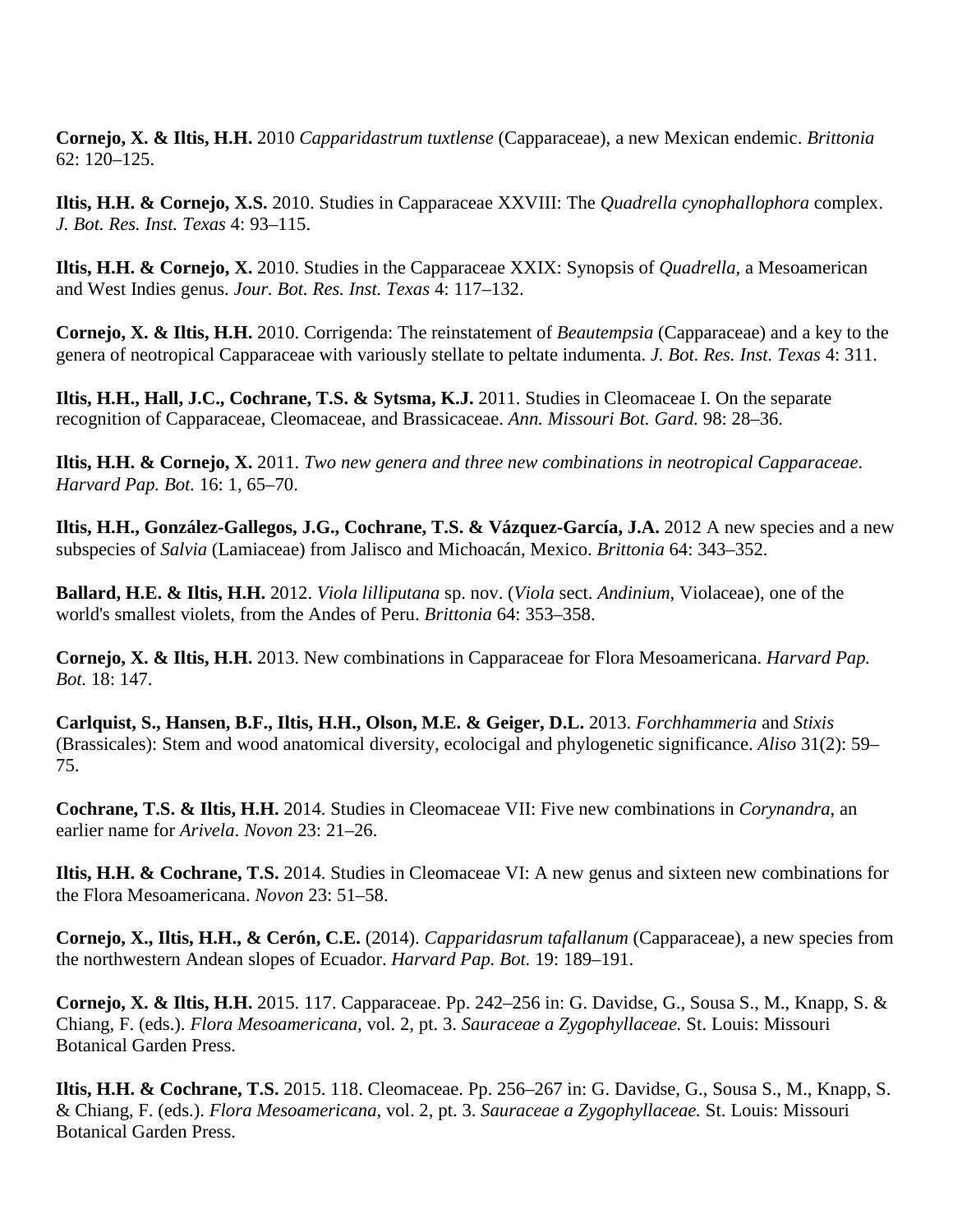**Iltis, H.H., Cornejo, X. & T.S. Cochrane, T.S.** 2016. Capparaceae. Pp. 1034–1037 in: Bernal G., R., Gradstein, S. R. & Celis, M. (eds.). *Catálogo de Plantas y Líquenes de Colombia,* vol. 1. Bogotá: Instituto de Ciencias Naturales, Universidad Nacional de Colombia.

**Iltis, H. H. & T. S. Cochrane.** 2016. Cleomaceae. Pp. 1069–1072 in: Bernal G., R., Gradstein, S.R. & Celis, M. (eds.). *Catálogo de las Plantas y Líquenes de Colombia,* vol. 1. Bogotá: Instituto de Ciencias Naturales, Universidad Nacional de Colombia.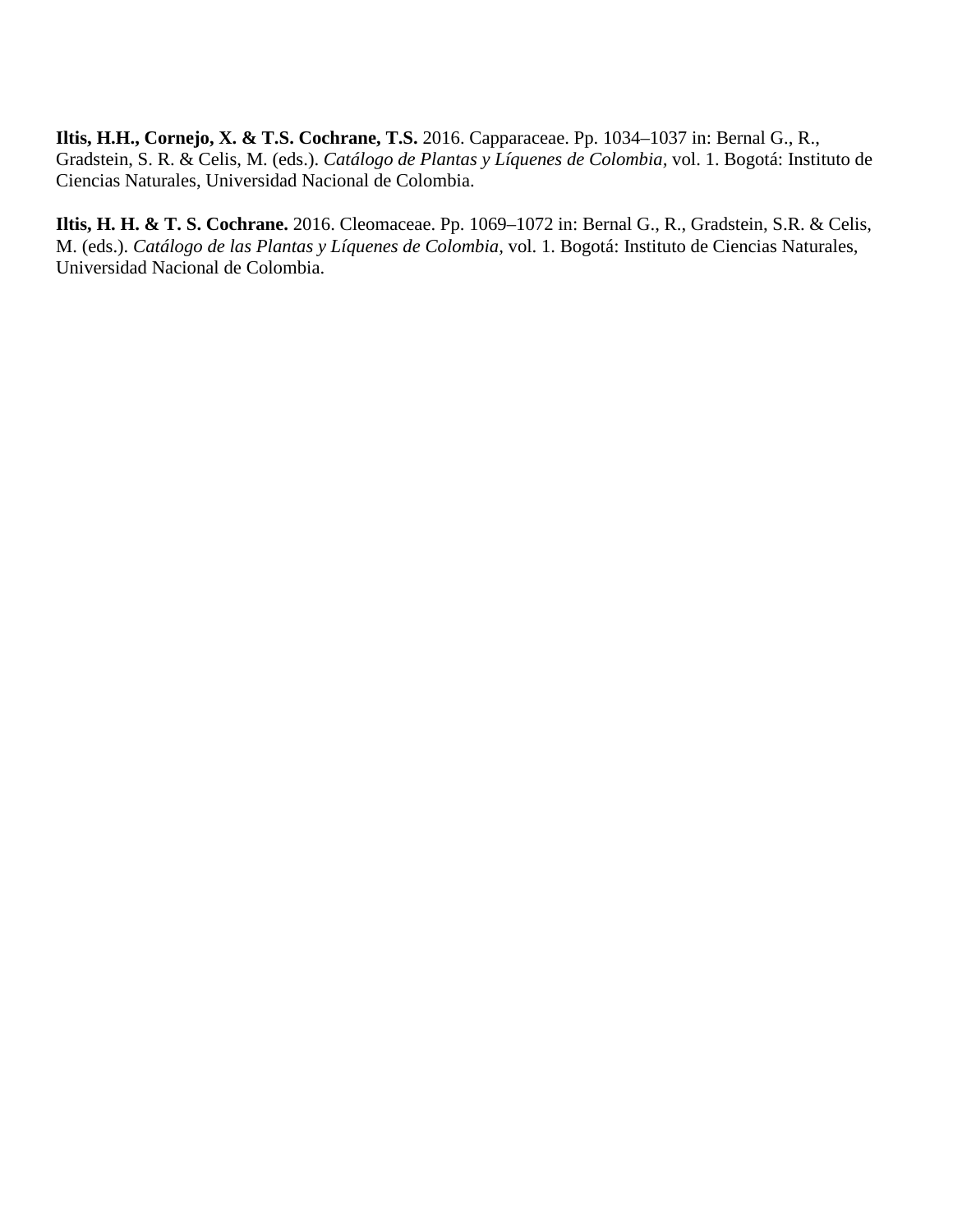#### Masters Theses and Doctoral Dissertations Under the Direction of Hugh H. Iltis

| Year | M.S.                                                         | Ph.D.                                                                       |
|------|--------------------------------------------------------------|-----------------------------------------------------------------------------|
| 1956 | Noamesi, Gottlieb K.                                         |                                                                             |
| 1957 | Koeppen, Robert C.                                           |                                                                             |
| 1958 | Gale, Harriet N.                                             | Noamesi, Gottlieb K.<br>Zimmerman, James H.                                 |
| 1960 | Patman, Jacqueline P.                                        |                                                                             |
| 1961 | Melchert, Thomas E.<br>Schlising, Robert A.<br>Ugent, Donald |                                                                             |
| 1962 | Johnson, Miles F.                                            | Koeppen, Robert C.                                                          |
| 1965 | Crosswhite, Frank S.<br>Kane, James M.                       |                                                                             |
| 1966 | Michelson, Carol J.<br>Streveler, Barbara E.<br>Roe, Keith   | Ugent, Donald                                                               |
| 1967 | Marcks, Brian G.                                             |                                                                             |
| 1968 | Mori, Scott A.                                               |                                                                             |
| 1969 | Gentry, Alwyn H.<br>Utech, Frederick H.                      | Roe, Keith                                                                  |
| 1971 |                                                              | Crosswhite, Frank S.                                                        |
| 1972 |                                                              | Marcks, Brian G.                                                            |
| 1973 |                                                              | Collins, Lawrence T.                                                        |
| 1974 | Kallunki, Jacquelyn A.                                       | Mori, Scott A.                                                              |
| 1977 | Hansen, Bruce F.<br>Waterway, Marcia J.                      |                                                                             |
| 1978 | Keller, Carolyn S.                                           |                                                                             |
| 1979 |                                                              | Nee, Michael                                                                |
| 1980 |                                                              | Doebley, John F.                                                            |
| 1983 | Cochrane, Theodore S.                                        |                                                                             |
| 1985 | Judziewicz, Emmet J.                                         |                                                                             |
| 1986 |                                                              | Alverson, William S.<br>Benz, Bruce F.                                      |
| 1987 | Chazaro B., Miguel<br>Reisfield, Shai                        | Camerini, Jane R. (co-advisor)<br>Judziewicz, Emmet J.<br>Schatz, George E. |
| 1990 | Vazquez, Antonio                                             |                                                                             |
| 1991 | Guzman, Rafael                                               | Solheim, Stephen (co-advisor)                                               |
| 1996 | Gonzales, Luz Maria                                          |                                                                             |

Ph.D. Theses and Selected MS Theses under H.H. Iltis' Direction

1958 Noamesi, Gottlieb Kofi, A revision of the Xylocarpeae (Meliaceae). Ph.D.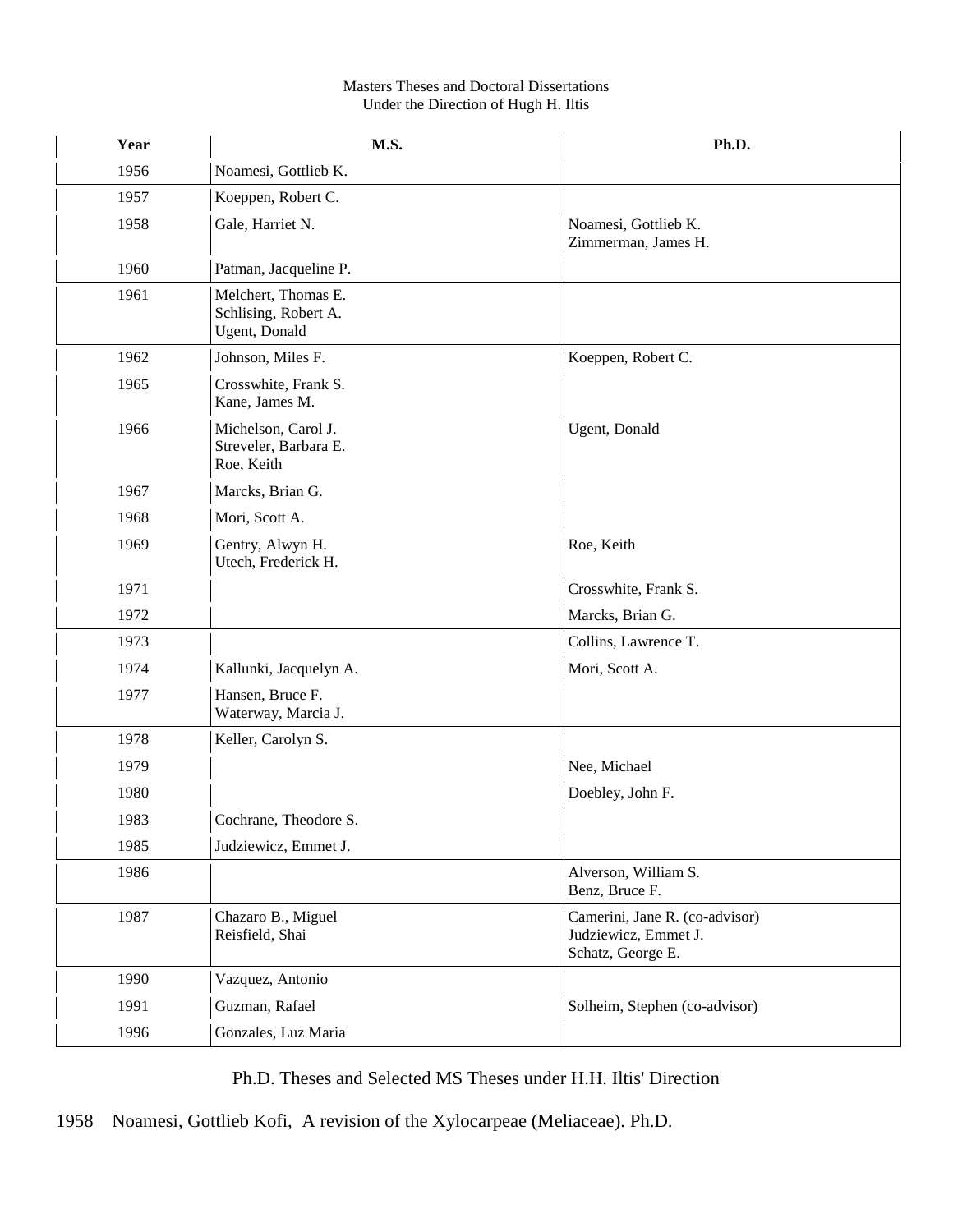Former position (Retired): Member of W.H.O. Regional Panel for Disease Prevention Control, and Director, Dr. G.K. Noamesi Laboratory of Medicinal Plant Research, Hohoe, Ghana.

1958 Zimmerman, James H. A monograph of *Veratrum*. Ph.D.

Former position (Deceased): Lecturer, Department of Landscape Architecture, University of Wisconsin-Madison, Madison, WI.

1961 Schlising, Robert A. Caryophyllaceae of Wisconsin. M.S. (Ph.D., University of California-Berkeley, 1966).

Present position: Professor, Department of Biological Sciences, California State University-Chico.

1962 Johnson, Miles F. Eupatorieae, Vernonieae, Cynarieae and Cichorieae of Wisconsin. M.S. (Ph.D., University of Minnesota, St. Paul).

Former position (retired): Professor, Department of Biology, Virginia Commonwealth University, Richmond, VA.

1962 Koeppen, Robert C. Taxonomic and wood anatomical studies in the tribe Cassieae. Ph.D.

- 1965 Kane, James M. Hybrids of *Actaea alba* and *A. rubra* (Ranunculaceae) in Wisconsin. M.S. Present position: Professor and Chair of Biology, Muskegon Community College, Muskegon, MI.
- 1966 Marcks (née Mickelson) Carol J. Helenieae and Anthemideae of Wisconsin. M.S. Present position: Librarian, School of Veterinary Sciences, LSU, Baton Rouge, LA.
- 1966 Ugent, Donald. Hybrid weed complexes in *Solanum*, section *Tuberarium*. Ph.D.
	- Present position: Professor and Curator of the Herbarium, Botany Department, Southern Illinois University, Carbondale, IL.

1969 Gentry, Alwyn H. *Tabebuia* (Bignoniaceae) in Central America. M.S. (Ph.D. Washington University, St. Louis, MO, 1972).

Former position (Deceased): Curator of the Herbarium, Missouri Botanical Garden, St. Louis, MO.

- 1969 Roe, Keith. A revision of *Solanum* section *Brevantherum*. Ph.D. Present position: Head of Science Library, State University of New York, Binghamton, NY.
- 1969 Utech, Frederick H. Tiliaceae, Malvaceae and Hypericaceae of Wisconsin. M.S. (Ph.D., Washington University, St. Louis, Missouri).

Present position: Director, Section of Botany, Carnegie Museum of Natural History, Pittsburgh, PA.

Former position (Retired): Forest Products and Harvesting Research Staff, Forest Service-U.S.D.A., Washington, D.C.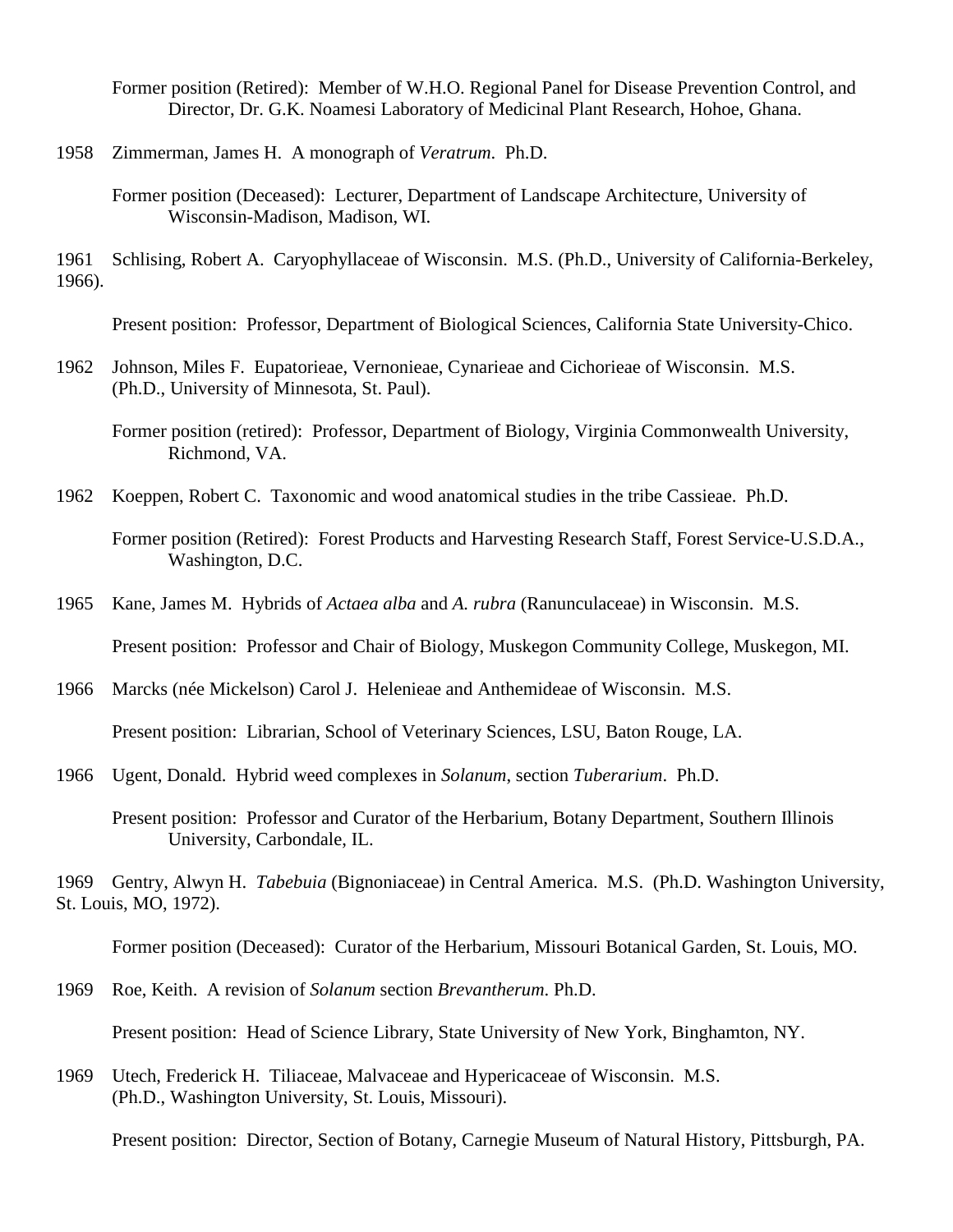1971 Crosswhite, Frank S. Revision of *Penstemon* sections. Ph.D.

Former position (Retired): Director, Boyce-Thompson Southwestern Arboretum, Superior, AZ, and editor, *Desert Plants*.

1972 Marcks, Brian G. Population studies in North American *Cyperus* section *Laxiglumi* (Cyperaceae). Ph.D.

Present position: Coastal Wetlands Analyst, Department of Natural Resources, State of Louisiana, Baton Rouge, LA.

1973 Collins, Lawrence T. Systematics of *Orobanche* section *Myzorrhiza* (Orobanchaceae). Ph.D.

Present position: Professor, Biology Department, Evangel College of the Assemblies of God, Springfield, MO.

1974 Kallunki, Jacquelyn A. Population studies of *Goodyera* (Orchidaceae) with emphasis on the hybrid origin of *G. tesselata*. M.S. (Ph.D., University of Wisconsin-Madison, 1979).

Present position: Assistant Director of the Herbarium, The New York Botanical Garden, Bronx, N.Y. Editor-in-chief of *Brittonia*.

1974 Mori, Scott A. Taxonomic and anatomic studies in *Gustavia* (Lecythidaceae). Ph.D.

Present position: Director of Research, Institute of Systematic Botany, The New York Botanical Garden, Bronx, N.Y.

1977 Waterway, Marcia J. Population studies of *Lycopodium lucidulum, Lycopodium porophilum* and their hybrids. M.S. (Ph.D., Cornell University).

Present position: Curator of Herbarium, Department of Plant Science, MacDonald College, Quebec, Canada.

1979 Nee, Michael. A revision of *Solanum* section *Acanthophora*. Ph.D.

Present position: Senior Curator, The New York Botanical Garden, Bronx, N.Y.

1980 Doebley, John F. The maize and teosinte male inflorescence: a numerical taxonomic study. Ph.D.

Former position: Professor of Plant Biology, University of Minnesota, St. Paul, MN. Present Position as of Sept. 1999, Professor of Genetics, Univ. of Wisconsin-Madison.

1986 Alverson, William S. *Quararibea* Aubl. sensu lato (Bombacaceae) in Mexico, Central America and the Antilles: A taxonomic study. Ph.D.

Present position: Research Scientist, Gray Herbarium, Harvard University, Cambridge, Mass.

1986 Benz, Bruce F. Taxonomy and evolution of Mexican maize. Ph.D.